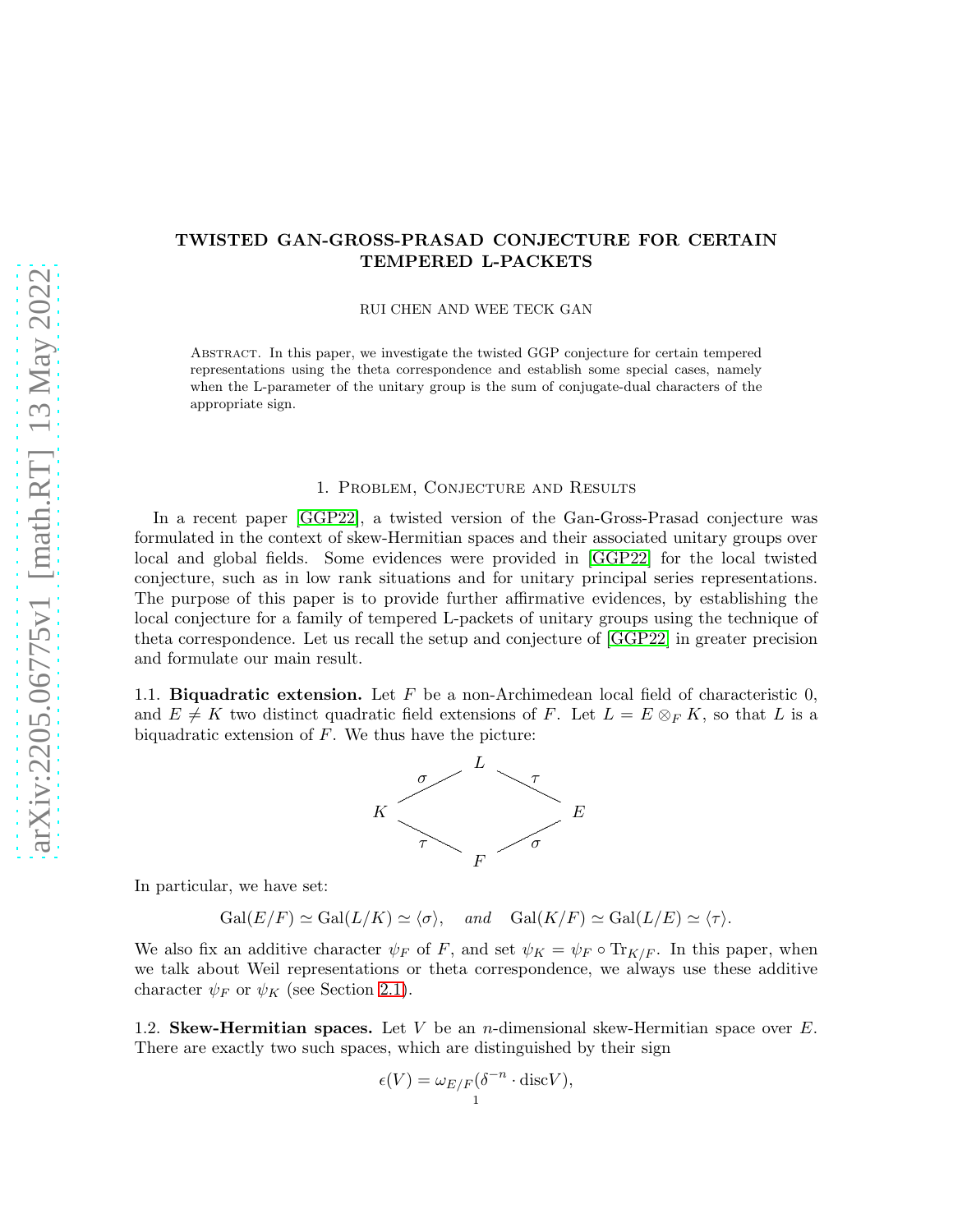where disc $V = (-1)^{n(n-1)/2} \cdot \det V$ , and  $\delta$  is a fixed trace zero element in  $E^{\times}$ . As observed in [\[GGP22,](#page-17-0) Lem. 6.1], the scalar extension  $V_K = V \otimes_F K$  is a distinguished split skew-Hermitian space over  $L$  whose isomorphism class is independent of the choice of  $V$ . In particular, if we continue to use the trace zero element  $\delta \in L^{\times}$  to define the sign of  $V_K$ , then we always have  $\epsilon(V_K) = +1.$ 

1.3. Twisted GGP problem. We come now to the restriction problem to be studied. For the skew-Hermitian space V over E, we have the Weil representation  $\omega_{V,\mu}$ , where  $\mu$  is a conjugate-symplectic character of  $E^{\times}$ . Then we are interested in determining

 $m_V(\pi,\mu) = \dim \text{Hom}_{\text{U}(V)}(\pi,\omega_{V,\mu}) \text{ for } \pi \in \text{Irr}(\text{U}(V_K))$ .

Here is the main local conjecture for the twisted GGP problem:

### <span id="page-1-0"></span>Conjecture 1.1.

(1) For each  $\pi \in \text{Irr}(\text{U}(V_K))$ ,  $m_V(\pi,\mu) \leq 1$ .

(2) Let M be a generic L-parameter of  $U(V_K)$  with associated L-packet  $\Pi_M$ . Then

$$
\sum_{V} \sum_{\pi \in \Pi_M} m_V(\pi, \mu) = 1,
$$

where the first sum runs over the two skew-Hermitian spaces over  $E$  of dimension  $n$ , and the second runs over the L-packet  $\Pi_M$ .

(3) The unique  $V_0$  which has non-zero contribution to the sum in (2) is characterized by

$$
\epsilon(V_0) = \epsilon \left( \frac{1}{2}, \mathrm{As}_{L/E}^+(M) \otimes \mu^{-1}, \psi_{E,\delta} \right) \cdot \omega_{K/F} \left( \delta^2 \right)^{n(n-1)/2},
$$

where  $\delta$  is the fixed trace zero element in  $E^{\times}$  (used in the definition of  $\epsilon(V_0)$ ), and  $\psi_{E,\delta} = \psi_F(\text{Tr}_{E/F}(\delta \cdot)).$ 

(4) The unique  $\pi \in \Pi_M$  which has non-zero contribution to the sum in (2) corresponds via the LLC (with respect to the Whittaker datum of  $U(V_K)$  associated to  $\psi_K$ ) to the character of local component group  $A_M = \prod_{i \in I} \mathbb{Z}/2\mathbb{Z} \cdot a_i$  given by:

$$
\eta(a_i) = \epsilon \left( \frac{1}{2}, \operatorname{Ind}_{L}^{E} (\tau M_i \otimes (M/M_i)) \cdot \mu^{-1}, \psi_{E, \delta} \right)
$$
  
=  $\epsilon \left( \frac{1}{2}, [\operatorname{As}(M_i) + \operatorname{As}(M) + \operatorname{As}(M/M_i)] \cdot \mu^{-1}, \psi_{E, \delta} \right),$ 

where  $M_i$  is the irreducible constituent of M corresponding to  $a_i \in A_M$ .

We remark that  $[GGP22]$  also formulated a conjecture in the case  $E = K$  and showed that, in this case, the conjecture can be reduced to the case of discrete series representations of  $U(V_K) \simeq GL(V)$ . However, we do not deal with the case  $E = K$  in this paper.

In [\[GGP22,](#page-17-0) Sect. 7], the three authors have proved that:

### <span id="page-1-1"></span>Theorem 1.2.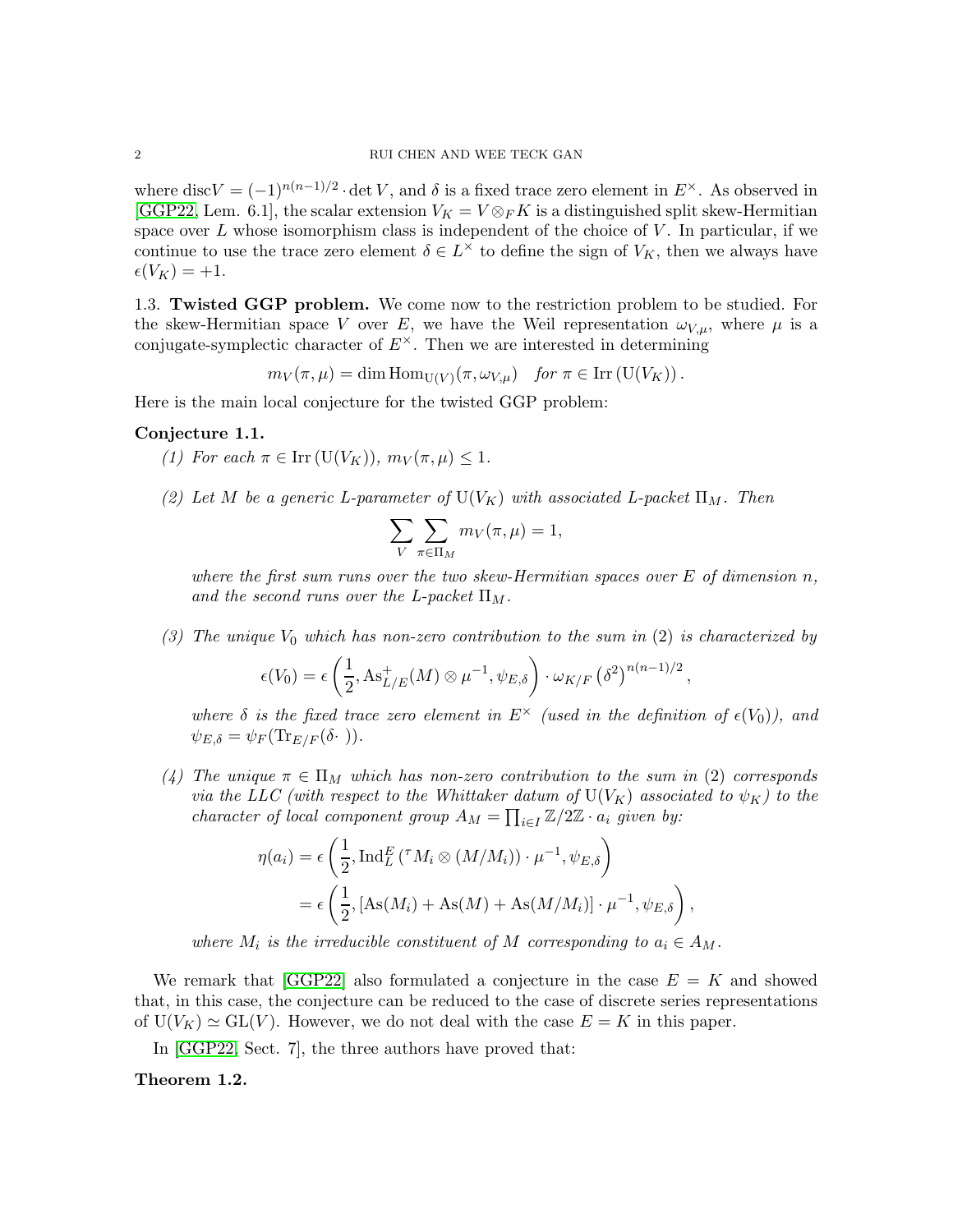- (1) Conjecture [1.1](#page-1-0) holds if  $n \leq 2$ .
- (2) Conjecture [1.1\(](#page-1-0)1)-(3) hold for unitary principal series representations (induced from the Borel subgroup), and  $(4)$  holds as well if the unitary principal series is irreducible.

1.4. Main result. Our main result is the following theorem.

<span id="page-2-0"></span>**Theorem 1.3.** Let M be a tempered L-parameter for  $U(V_K)$  of the form

$$
M = M_1 + \cdots + M_n
$$

with each  $M_i$  1-dimensional and conjugate self-dual of parity  $(-1)^{n-1}$ . Then Conjecture [1.1](#page-1-0) holds for M.

Note that though these tempered L-parameters M are maximally reducible and hence not the most general in the p-adic case, they are the ones whose L-packets are of maximal size. Hence, in some sense, they provide the most stringent test for Conjecture [1.1.](#page-1-0) An immediate corollary of our result is that we may complete Theorem [1.2\(](#page-1-1)ii) above:

Corollary 1.4. Conjecture [1.1](#page-1-0) holds for the tempered L-packets associated with unitary principal series representations.

1.5. Idea of proof. The main tool for the proof of Theorem [1.3](#page-2-0) is the theta correspondence. Using theta correspondence, we shall effectively show that the conjecture for the case dim  $V =$  $n + 1$  can be reduced to the case for dim  $V = n$ . In this way, for the type of tempered Lparameters M considered in Theorem [1.3,](#page-2-0) we may use theta correspondence to successively strip off the irreducible summands  $M_i$  one at a time and reduce the conjecture for such M's to the case when dim  $V = 1$ . In fact, since the conjecture has been shown for dim  $V \leq 2$ , we could have formulated a slightly more general main result. We content ourselves with just the following corollary:

**Corollary 1.5.** Conjecture [1.1](#page-1-0) holds for all endsocopic tempered L-packets of  $U(V_K)$  when  $\dim V = 3$ .

This is because all endoscopic tempered L-packets of  $U_3$  can be constructed by theta lifting from tempered L-packets of  $U_2$ .

The rest of the paper is devoted to the proof of Theorem [1.3.](#page-2-0) In §[2,](#page-2-1) we study a local theta lift of a Weil representation of a unitary group to the edge of the stable range. The main point here is to show that the resulting big theta lift is irreducible. Then in §[3,](#page-10-0) we show how the conjecture in dimension  $n + 1$  can be reduced to that in dimension n by invoking two seesaw arguments.

### 2. Weil representations

<span id="page-2-1"></span>In this section, we examine the Weil representation  $\omega_{V,\mu}$ , and investigate its behaviour under the theta correspondence.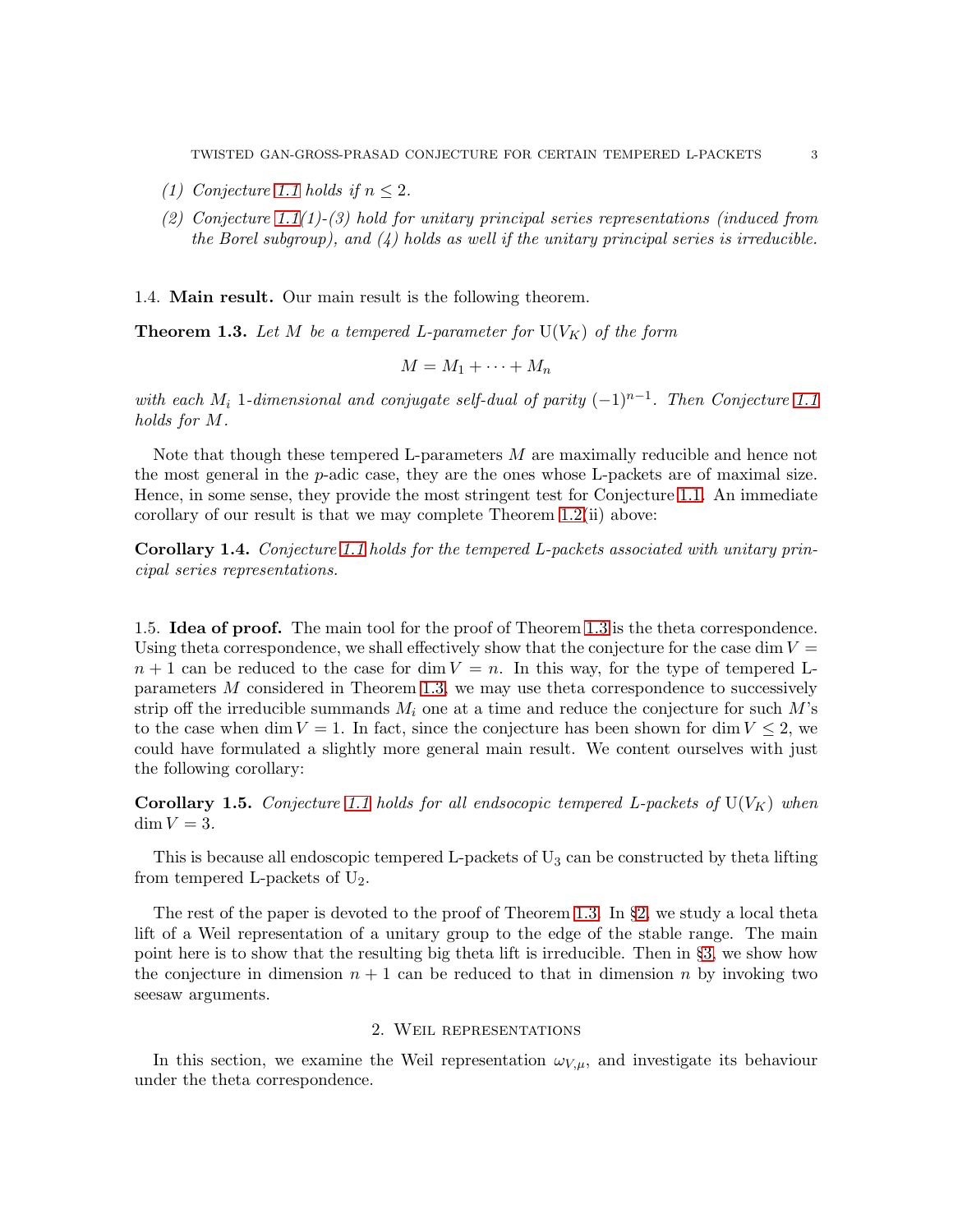<span id="page-3-0"></span>2.1. Local theta correspondence. We first recall the basic setup of the local theta correspondence. Let  $F \subset E$  be a quadratic extension of non-Archimedean local fields, V an skew-Hermitian space of dimension  $n$  and  $W$  an Hermitian space of dimension  $m$ . We shall use the symbol  $H$  (resp.  $H'$ ) to denote the skew-Hermitian (resp. Hermitian) hyperbolic plane.

To consider the theta correspondence for the reductive dual pair  $U(V) \times U(W)$ , one requires some additional data:

- a non-trivial additive character  $\psi_F$  of F;
- a pair of characters  $\chi_V$  and  $\chi_W$  of  $E^{\times}$  such that

$$
\chi_V|_{F^\times} = \omega_{E/F}^{\dim V} \quad \text{and} \quad \chi_W|_{F^\times} = \omega_{E/F}^{\dim W}.
$$

To elaborate, the tensor product  $V \otimes W$  has a natural symplectic form, which induces a natural map

$$
U(V) \times U(W) \longrightarrow Sp(V \otimes W).
$$

One has the metaplectic  $S^1$ -cover  $Mp(V \otimes W)$  of  $Sp(V \otimes W)$ , and the character  $\psi_F$  determines a Weil representation  $\omega_{\psi_F}$  of  $Mp(V \otimes W)$ . The datum  $(\psi_F, \chi_V, \chi_W)$  then allows one to specify a splitting of the metaplectic cover over  $U(V) \times U(W)$ . Hence, we have a Weil representation  $\omega = \omega_{V,W}$  of  $U(V) \times U(W)$ .

As explicated in [\[Kud94\]](#page-17-1) and [\[HKS96\]](#page-17-2), the splitting over  $U(V)$  is determined by  $(\psi_F, \chi_W)$ , whereas that of  $U(W)$  by  $(\psi_F, \chi_V)$ . In particular, taking W such that dim  $W = 1$  and  $\chi_W = \mu$  a conjugate symplectic character of  $E^{\times}$ , one gets a splitting over U(V) associated to  $(\psi_F, \mu)$ , and also a Weil representation  $\omega_{V,\mu}$  of U(V), which is the one appearing in the main conjecture.

Given an irreducible representation  $\pi$  of U(V), the maximal  $\pi$ -isotypic quotient of  $\omega$  is of the form

 $\Theta(\pi) \boxtimes \pi$ 

for some smooth representation  $\Theta(\pi)$  of U(W) of finite length. By the Howe duality [\[Wal90\]](#page-18-0) [\[GT16a\]](#page-17-3) [\[GT16b\]](#page-17-4), we have:

- The maximal semi-simple quotient  $\theta(\pi)$  of  $\Theta(\pi)$  is irreducible if  $\Theta(\pi)$  is non-zero;
- If  $\pi_1$  and  $\pi_2$  are irreducible smooth representations of U(V), such that both  $\theta(\pi_1)$ and  $\theta(\pi_2)$  are non-zero. Assume that  $\pi_1 \not\approx \pi_2$ . Then  $\theta(\pi_1) \not\approx \theta(\pi_2)$ .

<span id="page-3-1"></span>2.2. A refinement of Adams' conjecture. Next we give a description of the theta correspondence in terms of A-parameters. We fix a non-trivial additive character  $\psi_F$  once for all. Assume that

$$
m \ge n \ge 1.
$$

Fix a pair of splitting characters  $(\chi_V, \chi_W)$  and consider the theta correspondence between  $U(V) \times U(W)$  with respect to it.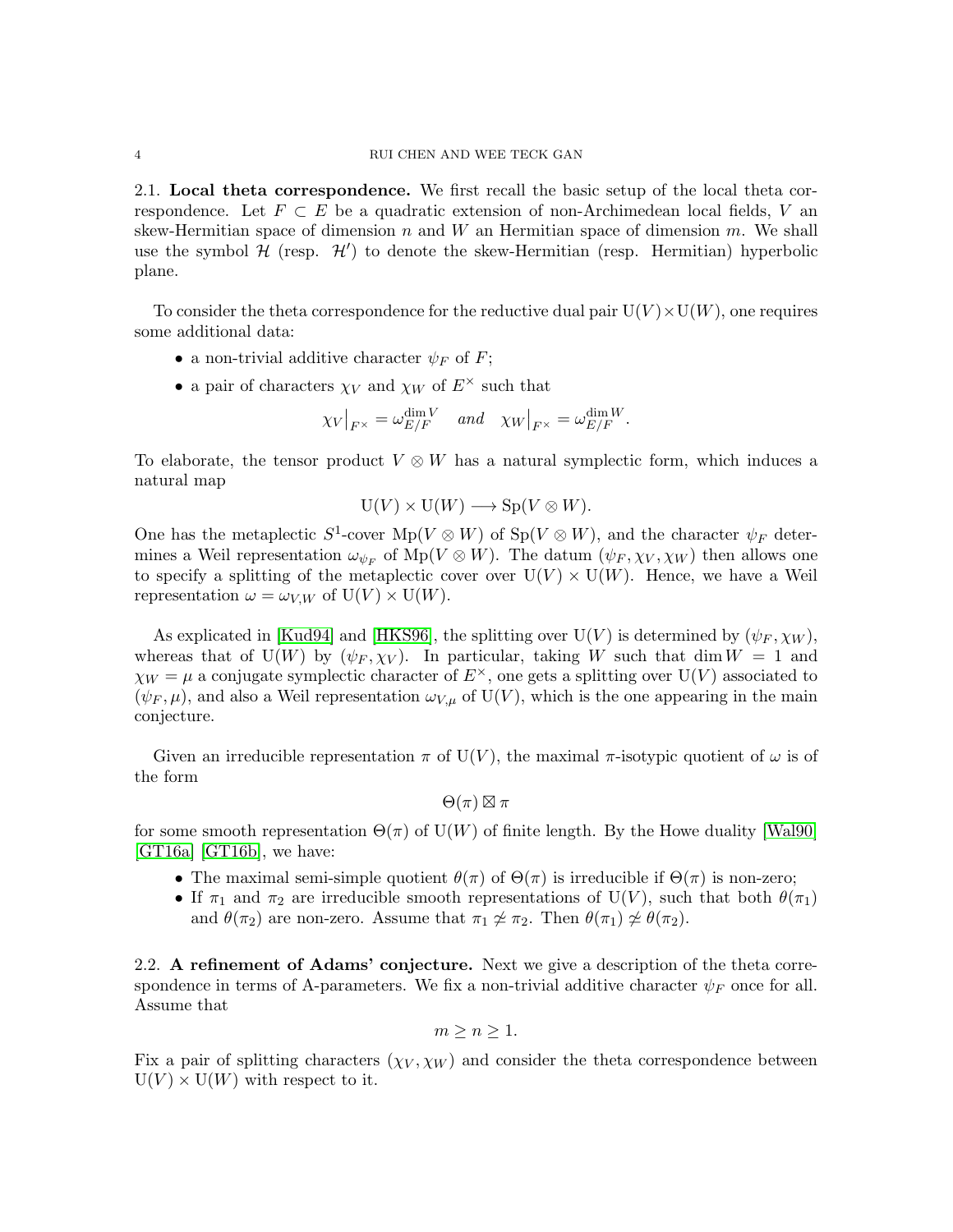Let  $\psi$  be a local A-parameter of U(V). If we write it as a summation of irreducible subrepresentations

$$
\psi = \sum_i \rho_i \boxtimes S_{a_i} \boxtimes S_{b_i},
$$

we say that  $\psi$  is of good parity if  $\rho_i \boxtimes S_{a_i} \boxtimes S_{b_i}$  is conjugate self-dual of parity  $(-1)^{n-1}$  for all i.

### <span id="page-4-0"></span>Theorem 2.1.

(1) Assume that  $\psi$  is of good parity and

$$
m - n \ge \max_{i} \left\{ b_i - a_i + 1 \mid \rho_i \simeq \chi_W \right\}.
$$

Let  $\pi$  be an irreducible unitary representation in the local A-packet  $\Pi_{\psi}(U(V))$ . Then the theta lift  $\theta(\pi)$  of  $\pi$  to  $\mathrm{U}(W)$  lies in the local A-packet  $\Pi_{\theta(\psi)}(\mathrm{U}(W))$  if it is non-zero, where

$$
\theta(\psi) = \psi \chi_W^{-1} \chi_V + \chi_V \boxtimes S_{m-n}.
$$

(2) Moreover, if we further assume that

$$
m-n > \max_{i} \left\{ b_i + a_i - 1 \mid \rho_i \simeq \chi_W \right\},\,
$$

then  $\theta(\pi)$  must be non-zero.

Proof. This is [\[Mœg11b,](#page-18-1) Thm. 5.2].

Recall that for each local A-parameter  $\psi$ , the local A-packet  $\Pi_{\psi}(U(V))$  is also equipped with a map (depending on the choice of the additive character  $\psi_F$ )

$$
\mathcal{J}:\Pi_{\psi}(\mathrm{U}(V))\longrightarrow\mathop{\rm Irr}\nolimits A_{\psi},
$$

where  $A_{\psi}$  is the component group associated to  $\psi$ . For example, if  $\psi$  is a local A-parameter of good parity as above, then

$$
A_{\psi} = \sum_{j} \mathbb{Z}/2\mathbb{Z} a_j
$$

is a free  $\mathbb{Z}/2\mathbb{Z}$ -module with a canonical basis  $\{a_i\}_i$ , where j runs over a representative set of inequivalent subrepresentations of  $\psi$ .

<span id="page-4-1"></span>**Theorem 2.2.** In the context of Theorem [2.1\(](#page-4-0)2), let  $\pi \in \Pi_{\psi}(\mathcal{U}(V))$  and  $\eta$  the character of  $A_\psi$  associated to  $\pi$ . Then the theta lift  $\theta(\pi)\in \Pi_{\theta(\psi)}({\rm U}(W))$  corresponds to the character  $\theta(\eta)$ of  $A_{\theta(\psi)}$ , where  $\theta(\eta)$  can be uniquely determined as follows:

• if n and m are of different parities, then

$$
\theta(\eta) \Big|_{A_{\psi}} = \eta;
$$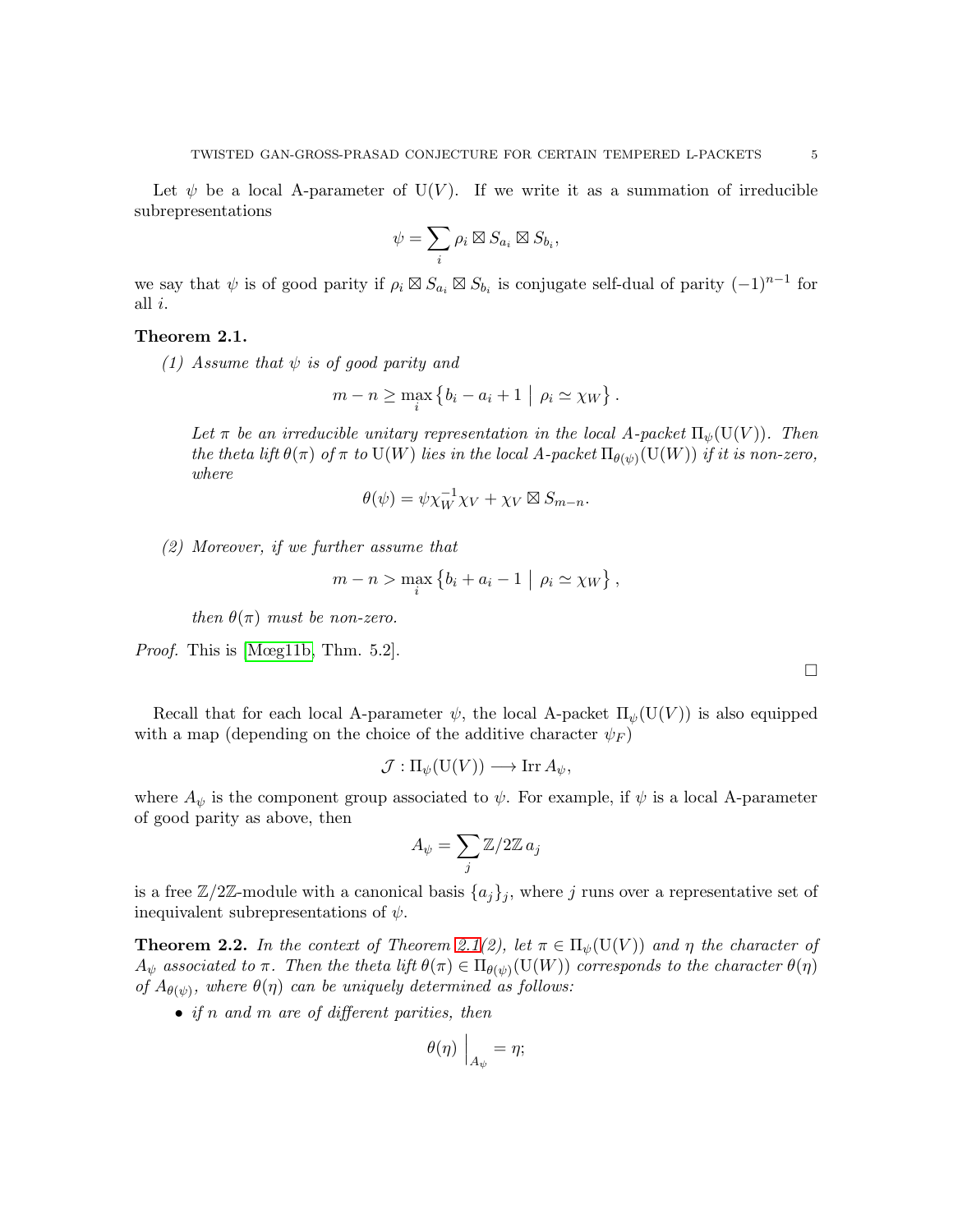$\bullet$  if n and m are of the same parity, then

$$
\theta(\eta)(a_j)/\eta(a_j) = \epsilon\left(\frac{1}{2}, \psi_j \chi_W^{-1}, \psi_{E,\delta}\right),\,
$$

where  $a_j \in A_{\psi}$  is the basis element corresponding to the irreducible summand  $\psi_j$  of  $\psi$ .

 $\Box$ 

Proof. This can be proved similar to [\[Ato18,](#page-17-5) Sect. 7.4]. See also [\[CZ21,](#page-17-6) Cor. 7.4].

2.3. Partial Jacquet modules. A crucial tool for studying representations in local Apackets is the partial Jacquet module. Let  $\pi$  be a finite length representation of  $U(V)$ , and  $\rho$  be an irreducible supercuspidal representation of some general linear group  $GL_{k/E}$ . Let P be the standard parabolic subgroup of  $U(V)$ , with Levi component  $GL_k \times U(V_0)$  for some subspace  $V_0 \subset V$ . If the semi-simplified Jacquet module

$$
s.s. \operatorname{Jac}_P \pi = \sum_{i \in I} \tau_i \boxtimes \sigma_i
$$

for some irreducible representations  $\tau_i$  and  $\sigma_i$  of  $GL_k$  and  $U(V_0)$ , then we define the partial Jacquet module

$$
\operatorname{Jac}_{\rho} \pi = \sum_{\{i \in I : \tau_i \simeq \rho\}} \sigma_i.
$$

When  $U(V)$  does not have such standard parabolic subgroup P, we interpret  $\text{Jac}_{\rho} \pi$  to be 0.

2.4. Some local A-packets. Now we use the Adams' conjecture to describe Weil representations. Let  $E^1$  be the subgroup of  $E^{\times}$  consists of norm 1 elements. Let  $\chi_0$  be a character of  $E^1$  and  $\chi$  the character of  $E^{\times}$  obtained from  $\chi_0$  by base change; we may regard  $\chi$  as the L-parameter of the unitary group  $E^1$  corresponding to  $\chi_0$ . We denote by  $\omega_{V,\mu}[\chi]$  the maximal subrepresentation of  $\omega_{V,\mu}$  such that the center of  $U(V)$  acts by  $\chi_0$ . When  $n = 1$ , the representation  $\omega_{V,\mu}[\chi]$  has been studied by [\[Moe87\]](#page-17-7) and [\[Rog92\]](#page-18-2). So we shall concentrate on the case  $n \geq 2$ .

<span id="page-5-0"></span>**Lemma 2.3.** Unless  $n = 2$  and  $\chi = \mu^2$ , the representation  $\omega_{V,\mu}[\chi]$  is non-zero, irreducible and unitary. It lies in the A-packet  $\Pi_{\Psi}(\mathrm{U}(V)),$  where

$$
\Psi = \chi \cdot \mu^{-n+1} + \mu \boxtimes S_{n-1}.
$$

The character  $\eta \in \text{Irr} A_{\Psi}$  associated to  $\omega_{V,\mu}[\chi]$  is

$$
\eta : (e_1, e_{n-1}) \mapsto \begin{cases} (1, \epsilon(V)) & \text{if } n \text{ is even,} \\ (\epsilon(\frac{1}{2}, \chi \mu^{-n}, \psi_{E, \delta}), \epsilon(V) \epsilon(\frac{1}{2}, \chi \mu^{-n}, \psi_{E, \delta})) & \text{if } n \text{ is odd.} \end{cases}
$$

Here  $e_1$  and  $e_{n-1}$  are the basis elements of  $A_{\Psi}$  corresponding to  $\chi \cdot \mu^{-n+1}$  and  $\mu \boxtimes S_{n-1}$ respectively.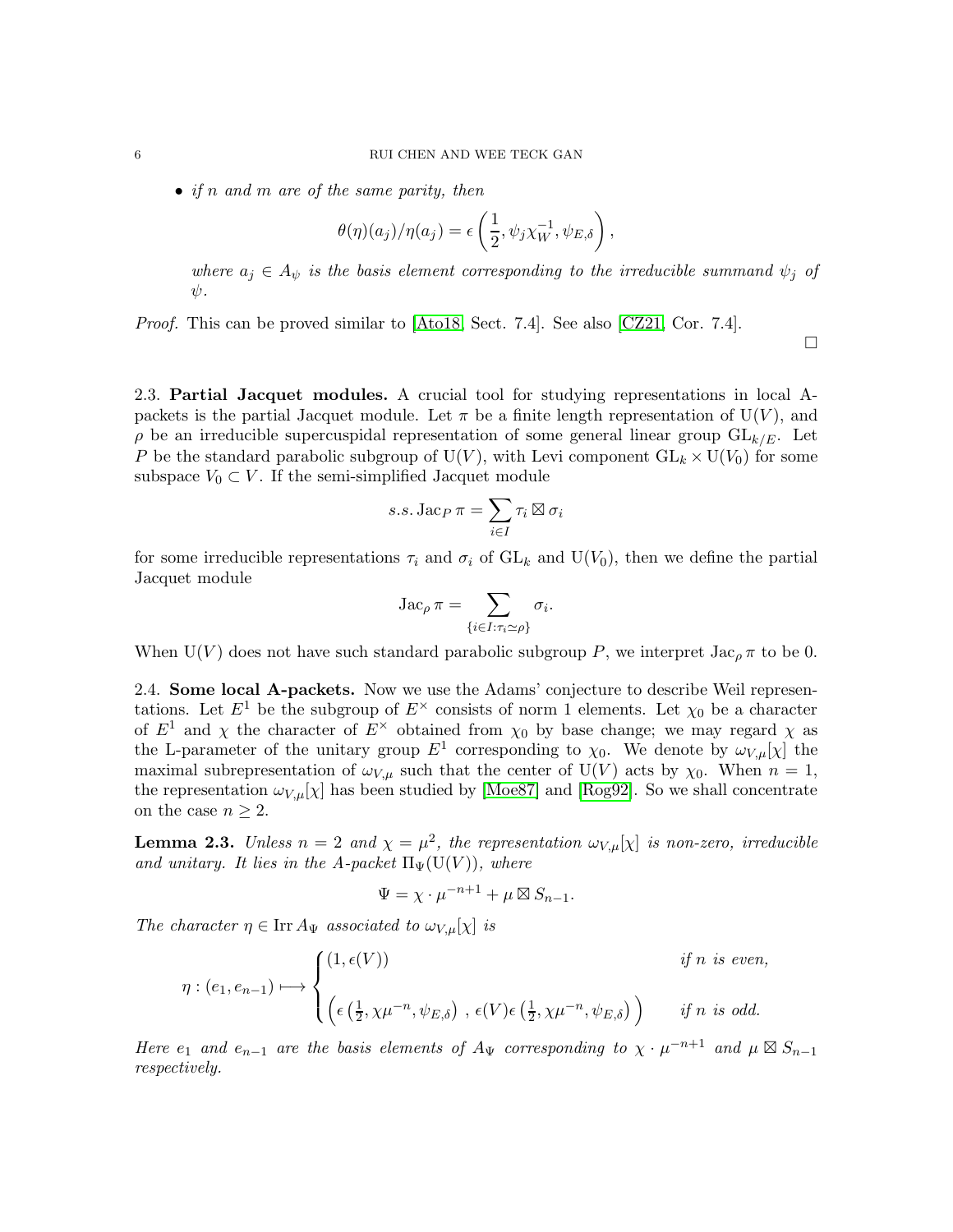*Proof.* Let  $L_1$  be the 1-dimensional Hermitian space associated to  $1 \in F^{\times}$ . Let  $\chi_V$  be a character of  $E^{\times}$  such that  $\chi_V|_{F^{\times}} = \omega_{E/F}^n$ , and  $\Omega_{L_1,V}$  the Weil representation associated to  $U(L_1) \times U(V)$  with respect to the splitting character  $(\mu, \chi_V)$ . Then we have

$$
\Omega_{L_1,V}\Big|_{\mathrm{U}(V)}=\omega_{V,\mu}.
$$

Hence  $\omega_{V,\mu}[\chi]$  can be regarded as the theta lift of the character  $\chi\mu^{-n}\chi_V$ . Thus our first assertion follows from Theorem [2.1,](#page-4-0) and the second follows from Theorem [2.2.](#page-4-1)

 $\Box$ 

2.5. Irreducibility of big theta lifts. Finally we investigate the irreducibility of the big theta lift of  $\omega_{V,\mu}[\chi]$ . We shall work in a slightly more general setting.

We retain the notations of Section [2.2.](#page-3-1) Let q be the cardinality of the residue field of  $E$ and  $\nu$  the normalized absolute value of  $E^{\times}$ . From now on we assume that m is even and  $m \geq 2n-2$ . Let

$$
\psi = \delta + \mu \boxtimes S_{n-1}
$$

be a local A-parameter of  $U(V)$ , where  $\delta$  and  $\mu$  are conjugate self-dual characters of appropriate parities. Our goal is to show the following.

<span id="page-6-2"></span>**Theorem 2.4.** For any  $\pi \in \Pi_{\psi}(\mathcal{U}(V))$ , the big theta lift  $\Theta(\pi)$  to  $\mathcal{U}(W)$  is irreducible if it is non-zero.

Remark 2.5. Although in this theorem we do not assert the non-vanishing of  $\Theta(\pi)$ , in the range we are considering (i.e.  $m \geq 2n-2$  and  $n \geq 2$ ), we are almost always in the situation of Theorem [2.1\(](#page-4-0)2), except for some limited low rank cases.

We shall prove this theorem by induction on the dimension of V. First of all, by Theorem [2.1](#page-4-0) we have:

<span id="page-6-1"></span>**Lemma 2.6.** For any  $\pi \in \Pi_{\psi}(\mathrm{U}(V))$ , the small theta lift  $\theta(\pi)$  to  $\mathrm{U}(W)$  lies in  $\Pi_{\theta(\psi)}(\mathrm{U}(W))$ if it is non-zero, where

$$
\theta(\psi) = \delta \chi_W^{-1} \chi_V + \mu \chi_W^{-1} \chi_V \boxtimes S_{n-1} + \chi_V \boxtimes S_{m-n}.
$$

Let  $\mu' = \mu \chi_W^{-1} \chi_V$ . We would like to test  $\Theta(\pi)$  using the partial Jacquet modules Jac<sub> $\mu' \nu^x$ </sub>, for all  $x \in \mathbb{C}$ . Since E is non-Archimedean, the absolute value  $\nu$  takes value in  $q^{\mathbb{Z}}$ . Hence it is sufficient for us to consider those  $x$  in certain horizontal stripe.

<span id="page-6-0"></span>**Lemma 2.7.** Let  $x \neq -n/2 + 1$  be a complex number in the horizontal stripe

$$
-\frac{\pi}{\ln q} < \text{Im}(x) \le \frac{\pi}{\ln q}
$$

.

Then for any irreducible subquotient  $\Pi$  of  $\Theta(\pi)$ , we have

$$
\mathrm{Jac}_{\mu'\nu^x}\,\Pi=0.
$$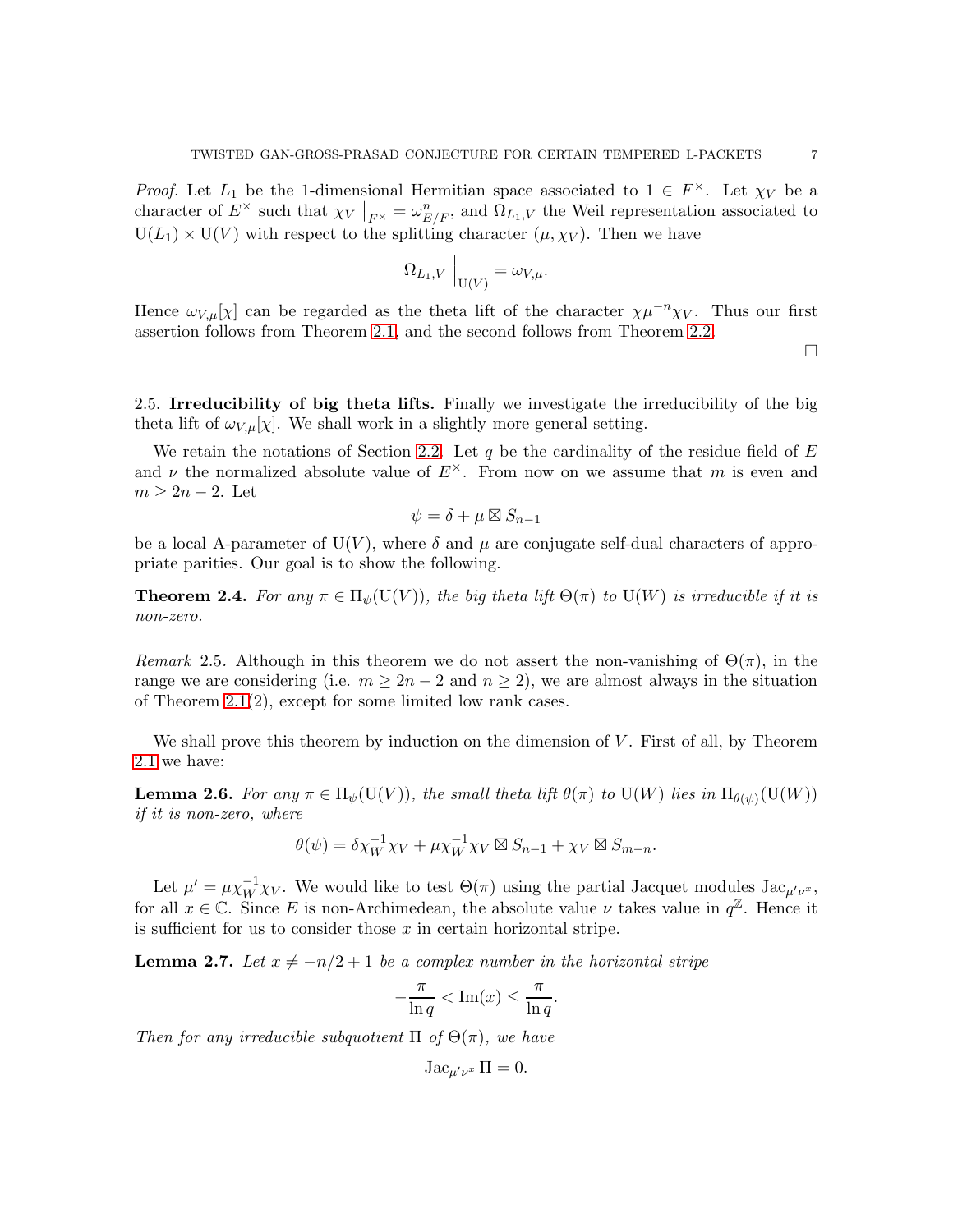#### 8 RUI CHEN AND WEE TECK GAN

Proof. Suppose on the contrary that our assertion does not hold. Let

$$
\Theta(\pi) = \Sigma_0 \supset \Sigma_1 \supset \cdots \supset \Sigma_r \supset \Sigma_{r+1} = 0
$$

be a composition series of  $\Theta(\pi)$ , and  $\Pi_i = \Sigma_i/\Sigma_{i+1}$ . Suppose that  $\text{Jac}_{\mu'\nu^x}\Pi_i \neq 0$  for some  $i \geq 0$ . Let i be the minimal one with this property. Then we have

$$
\Pi_i \hookrightarrow \mu' \nu^x \rtimes \sigma_0
$$

for some irreducible representation  $\sigma_0$  of U(W<sub>0</sub>), where W<sub>0</sub> is a subspace of W such that  $W \simeq W_0 \oplus \mathcal{H}'$ . Let Q be the standard parabolic subgroup of U(W) with Levi GL<sub>1</sub> × U(W<sub>0</sub>). Then by Frobenius reciprocity, we have

$$
R_Q\Pi_i \twoheadrightarrow \mu'\nu^x \boxtimes \sigma_0,
$$

where  $R_Q$  is the Jacquet module along  $Q$ . From this we get an exact sequence

$$
0 \longrightarrow \mu' \nu^{x} \boxtimes \sigma_0 \longrightarrow A \longrightarrow B \longrightarrow 0,
$$

where A is a quotient of  $R_Q\Theta(\pi)$ , and  $B = R_Q(\Theta(\pi)/\Sigma_i)$ . By the minimality of i, we know that the  $\mu'\nu^x$ -eigenspace of the central subgroup  $GL_1$  on the semi-simplification of B is 0, which implies that this exact sequence split. Thus there is a surjection

$$
R_Q\Theta(\pi) \twoheadrightarrow \mu'\nu^x \boxtimes \sigma_0,
$$

and hence a non-zero map  $\Theta(\pi) \to \mu' \nu^x \rtimes \sigma_0$  by Frobenius reciprocity. Let  $\Omega$  be the Weil representation associated to  $U(V) \times U(W)$ . Then we have a non-zero equivariant map

$$
\Omega \longrightarrow \pi \boxtimes (\mu' \nu^x \rtimes \sigma_0).
$$

From this, we get:

$$
\pi^{\vee} \hookrightarrow \text{Hom}_{\text{U}(W)}(\Omega, \mu' \nu^{x} \rtimes \sigma_{0})
$$
  
= Hom<sub>GL<sub>1</sub> × U(W<sub>0</sub>)</sub>(R<sub>Q</sub> $\Omega, \mu' \nu^{x} \boxtimes \sigma_{0}).$ 

Thanks to Kudla's result [\[Kud86\]](#page-17-8) (see also [\[AG17,](#page-17-9) Lem. 5.1]), we know that there is a two-step filtration on  $R_Q\Omega$ :

$$
R_Q\Omega = R^0 \supset R^1 \supset R^2 = 0,
$$

whose successive quotient  $J^a = R^a / R^{a+1}$  can be described as follows:

$$
J^0 = \chi_V \nu^{-\frac{m-n-1}{2}} \boxtimes \Omega_0,
$$

and

$$
J^1 = \operatorname{Ind}_{\mathrm{GL}_1 \times \mathrm{U}(W_0) \times \mathrm{V}}^{\mathrm{GL}_1 \times \mathrm{U}(W_0) \times \mathrm{U}(V)} \left( \mathcal{S}(E^{\times}) \boxtimes \Omega_{00} \right).
$$

Here:

- $\Omega_0$  is the Weil representation associated to  $U(V) \times U(W_0)$ ;
- P is a maximal parabolic subgroup of  $U(V)$  stabilizing an isotropic line of V; the Levi subgroup of P is isomorphic to  $GL_1 \times U(V_0)$ , where  $V_0$  is a subspace of V such that  $V \simeq V_0 \oplus \mathcal{H}$ ;
- $\mathcal{S}(E^{\times})$  is the space of Schwartz functions on  $E^{\times}$ , equipped with the natural action of two copies of  $GL_1$  (twisted by the splitting characters);
- $\Omega_{00}$  is the Weil representation associated to  $U(V_0) \times U(W_0)$ .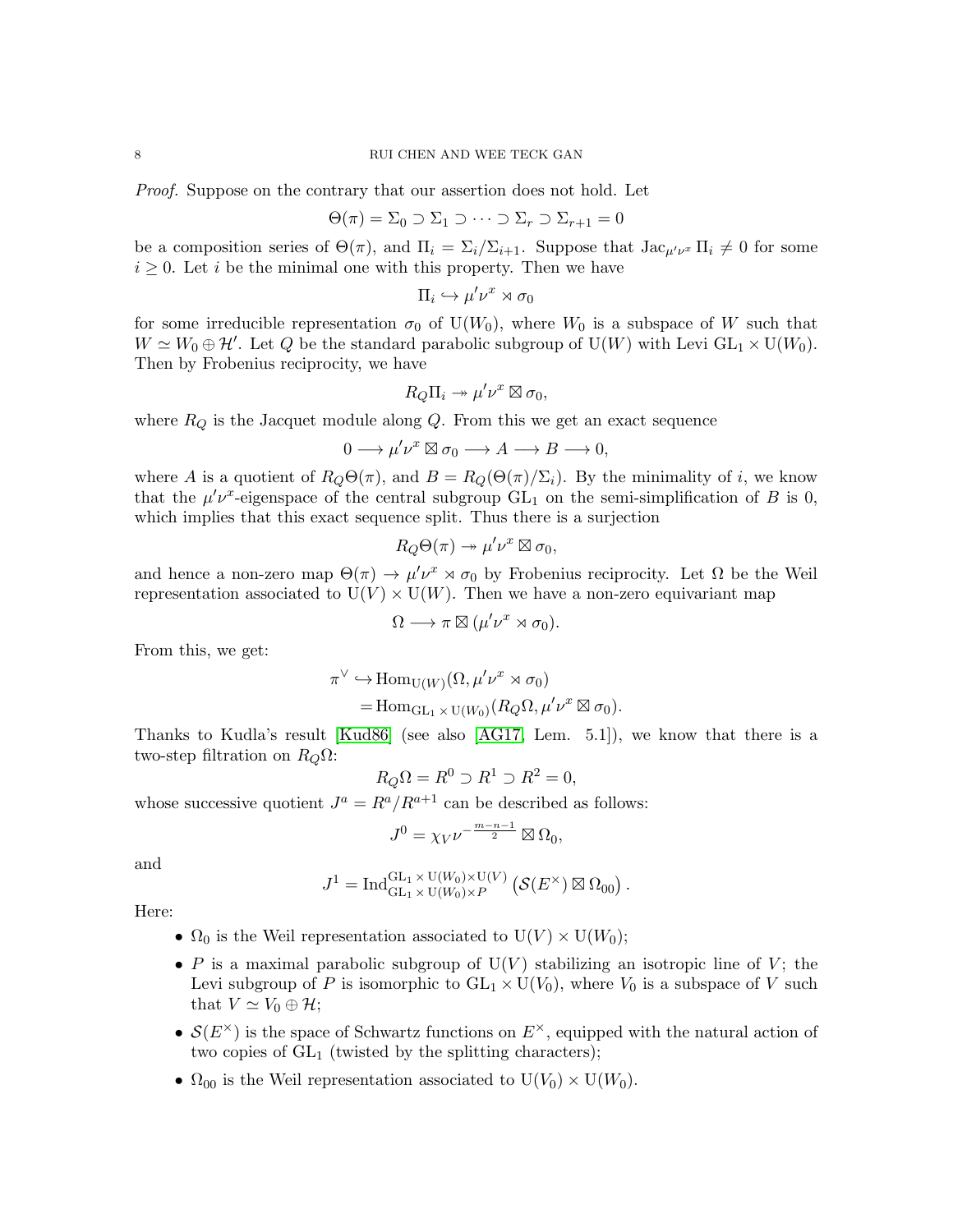By our assumption, we know that  $\mu' \nu^x \neq \chi_V \nu^{-\frac{m-n-1}{2}}$  since  $\mu'$  and  $\chi_V$  are of different parities. Thus only the bottom piece  $J^1$  of Kudla's filtration contributes. We have

$$
\pi^{\vee} \hookrightarrow \text{Hom}_{\text{GL}_1 \times \text{U}(W_0)}(J^1, \mu'\nu^x \boxtimes \sigma_0)
$$
  
=\mu^c \nu^x \rtimes \Theta(\sigma\_0)^{\vee},

where  $\Theta(\sigma_0)$  is the big theta lift of  $\sigma_0$  to U(V<sub>0</sub>). Taking the MVW-involution on the both sides, we have

$$
\pi\hookrightarrow \mu\nu^x\rtimes\pi_0
$$

for some irreducible representation  $\pi_0$  of U(V<sub>0</sub>). By Mœglin [\[Mœg11a\]](#page-17-10), this implies that  $x = -n/2 + 1$ . This contradicts our assumption.

Next we consider the case that  $x = -n/2 + 1$ . Again according to Mœglin [\[Mœg11a\]](#page-17-10), we know that:

<span id="page-8-0"></span>**Lemma 2.8.** Assume that  $n \geq 3$ . Then unless  $\pi$  is supercuspidal, the partial Jacquet module  $\pi_0 = \text{Jac}_{\mu\nu^x}(\pi)$  is non-zero irreducible unitary and lies in  $\Pi_{\psi_0}(\text{U}(V_0)),$  where

$$
\psi_0 = \delta + \mu \boxtimes S_{n-3},
$$

and  $V_0$  is a subspace of V such that  $V \simeq V_0 \oplus \mathcal{H}$ .

Using this fact, we now do the induction step.

**Lemma 2.9.** In the context of Lemma [2.8,](#page-8-0) assume that  $\pi \hookrightarrow \mu \nu^x \rtimes \pi_0$ , and  $\Theta(\pi)$  is non-zero. Then:

- (1) the big theta lift  $\Theta(\pi_0)$  to  $U(W_0)$  is non-zero;
- (2) the big theta lift  $\Theta(\pi)$  to U(W) is irreducible as long as  $\Theta(\pi_0)$  is.

Here  $W_0$  is a subspace of W such that  $W \simeq W_0 \oplus \mathcal{H}'$ .

Proof. Note that by our assumptions

$$
m-2\geq 2\cdot (n-2).
$$

The assertion  $(1)$  of this lemma simply follows from Theorem 2.1 $(2)$ . To prove the assertion (2), let P be the standard parabolic subgroup of U(V) with Levi  $GL_1 \times U(V_0)$ . Since  $\pi \hookrightarrow$  $\mu\nu^x \rtimes \pi_0$ , we know that:

$$
\Theta(\pi)^{\vee} \hookrightarrow \text{Hom}_{\text{U}(V)}(\Omega, \mu\nu^{x} \rtimes \pi_{0})
$$
  
= Hom<sub>GL<sub>1</sub> × U(V<sub>0</sub>)</sub>( $R_{P}\Omega, \mu\nu^{x} \boxtimes \pi_{0}$ ).

Similar to the proof of Lemma [2.7,](#page-6-0) to compute the RHS of above, one can appeal to the Kudla's filtration. There is a two-step filtration on  $R_P \Omega$ :

$$
R_P\Omega = R^0 \supset R^1 \supset R^2 = 0,
$$

whose successive quotient  $J^a = R^a / R^{a+1}$  can be described as follows:

$$
J^0=\chi_W\nu^{\frac{m-n+1}{2}}\boxtimes\Omega_0,
$$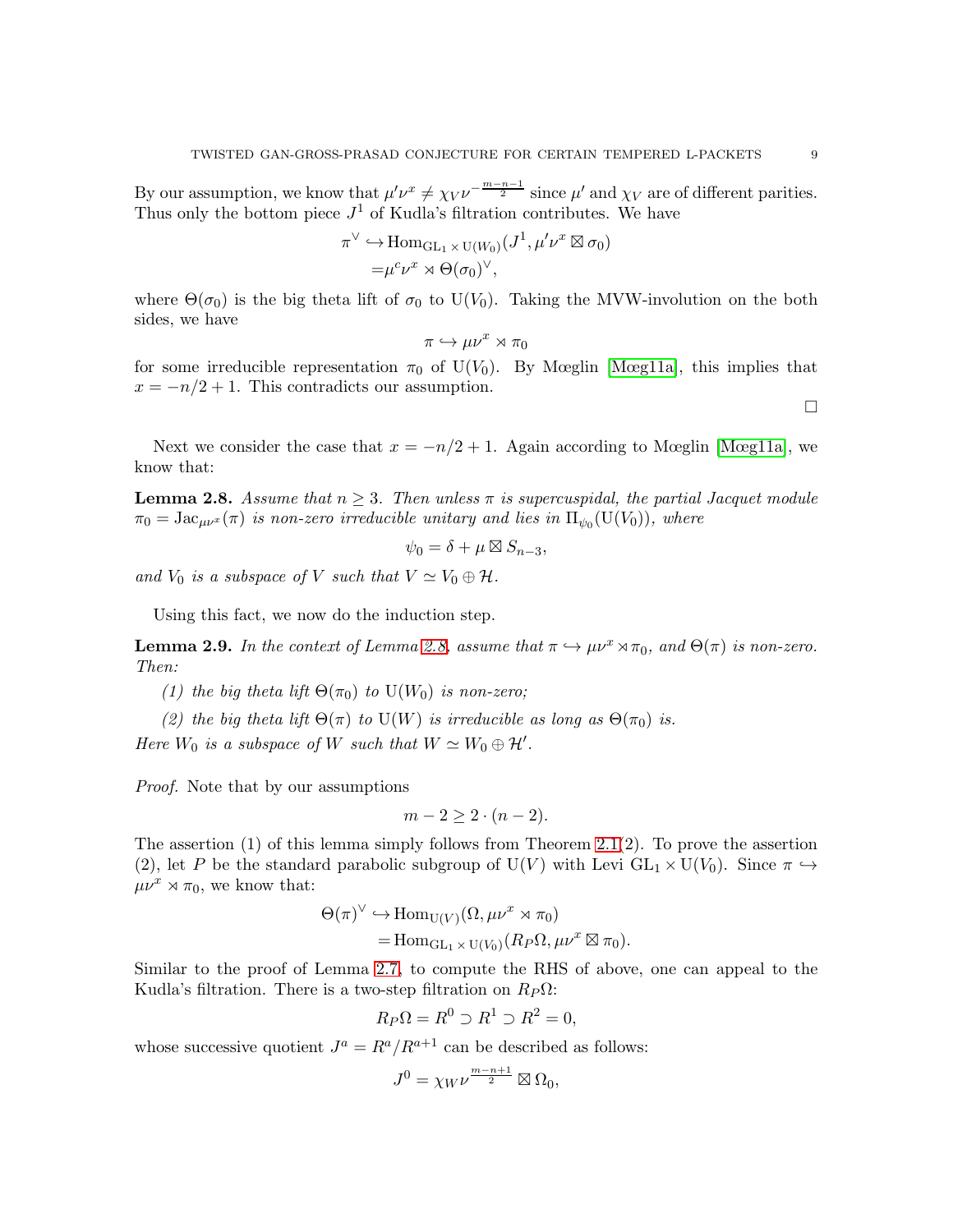and

$$
J^1 = \operatorname{Ind}_{\operatorname{GL}_1 \times \operatorname{U}(V_0) \times Q}^{\operatorname{GL}_1 \times \operatorname{U}(V_0) \times \operatorname{U}(W)} \left( \mathcal{S}(E^{\times}) \boxtimes \Omega_{00} \right).
$$

Here:

- $\Omega_0$  is the Weil representation associated to  $U(V_0) \times U(W)$ ;
- Q is a maximal parabolic subgroup of  $U(W)$  stabilizing an isotropic line of W; the Levi subgroup of Q is isomorphic to  $GL_1 \times U(W_0)$ ;
- $\mathcal{S}(E^{\times})$  is the space of Schwartz functions on  $E^{\times}$ , equipped with the natural action of two copies of  $GL_1$  (twisted by the splitting characters);
- $\Omega_{00}$  is the Weil representation associated to  $U(V_0) \times U(W_0)$ ;

Since by our assumptions  $x \neq \frac{m-n+1}{2}$  $\frac{n+1}{2}$ , we know that only bottom piece  $J^1$  of  $R_P\Omega$  contributes. Thus we get:

$$
\Theta(\pi)^{\vee} \hookrightarrow \text{Hom}_{\text{GL}_1 \times \text{U}(V_0)}(J^1, \mu \nu^x \boxtimes \pi_0)
$$
  
=  $(\mu')^c \nu^x \rtimes \Theta(\pi_0)^{\vee}.$ 

Apply the MVW-involution to both sides, we get

$$
(\Theta(\pi)^{\vee})^{MVW} \hookrightarrow \mu'\nu^{x} \rtimes \Theta(\pi_0).
$$

Here on the RHS, we have use the fact that  $(\Theta(\pi_0)^{\vee})^{MVW} \simeq \Theta(\pi_0)$  since it is irreducible. Take the partial Jacquet module  $\text{Jac}_{\mu'\nu^x}$  on both sides and apply the Tadić formula, we get:

$$
\operatorname{Jac}_{\mu'\nu^x}(\Theta(\pi)^\vee)^{MVW} \hookrightarrow \Theta(\pi_0) + \mu'\nu^x \rtimes \operatorname{Jac}_{\mu'\nu^x} \Theta(\pi_0).
$$

Again, since  $\Theta(\pi_0)$  is irreducible, Lemma [2.6](#page-6-1) asserts that  $\Theta(\pi_0)$  lies in the elementary Apacket  $\Pi_{\theta(\psi_0)}(U(W_0))$ , where

$$
\theta(\psi_0) = \delta \chi_W^{-1} \chi_V + \mu \chi_W^{-1} \chi_V \boxtimes S_{n-3} + \chi_V \boxtimes S_{m-n}.
$$

It follows from [\[Mœg11a\]](#page-17-10) that  $\text{Jac}_{\mu'\nu^x}\Theta(\pi_0)=0$ . Also note that the semi-simplifications of  $(\Theta(\pi)^{\vee})^{MVW}$  and  $\Theta(\pi)$  are the same. Hence we have

$$
\mathrm{Jac}_{\mu'\nu^x}\,\Theta(\pi)=\Theta(\pi_0).
$$

By the irreducibility of  $Θ(π_0)$ , there is an unique irreducible consitituent Π of  $Θ(π)$ , such that

$$
\mathrm{Jac}_{\mu'\nu^x}\Pi\neq 0.
$$

Combining this with Lemma [2.7,](#page-6-0) we see that for any other irreducible constituent  $\Pi'$  of  $\Theta(\pi)$ ,  $\mu'$  occurs in the cuspidal component of  $\Pi$  wheras it does not occur in the cuspidal component of  $\Pi'$ . By Bernstein [\[Ber92\]](#page-17-11),  $\Theta(\pi)$  will break into a direct sum of submodules in different cuspidal components. This contradicts the Howe duality theorem! Therefore there is no such Π′ , i.e. Θ(π) is irreducible.

Corollary 2.10. Theorem [2.4](#page-6-2) holds.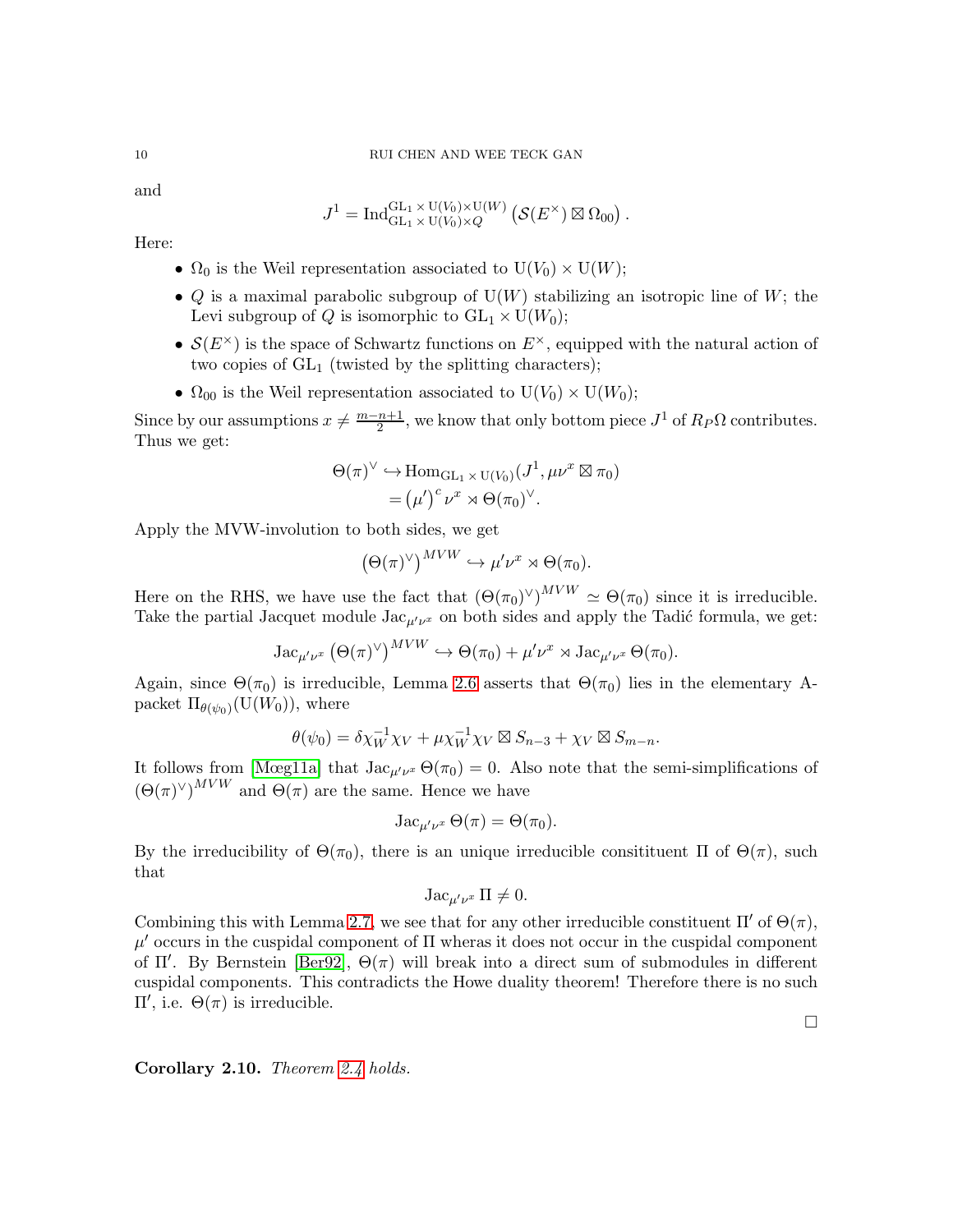*Proof.* By using the previous lemma, we can use reduce Theorem [2.4](#page-6-2) to the case that  $\pi$  is supercuspidal, or to the case that  $n = 0$ . Since it is well-known that the big theta lift of a supercuspidal representation is irreducible, we know that Theorem [2.4](#page-6-2) holds.

 $\Box$ 

 $\Box$ 

## 3. Proof of the main result

<span id="page-10-0"></span>In this section, we shall prove the main result: Theorem [1.3.](#page-2-0) We first note:

<span id="page-10-1"></span>Lemma 3.1. Assume that Conjecture [1.1](#page-1-0) holds for a tempered L-parameter M. Then for any conjugate orthogonal character  $\mathcal X$  of  $L^{\times}$ , Conjecture [1.1](#page-1-0) also holds for the L-parameter  $M \cdot \mathcal{X}$ .

Proof. To see this, one simply notes that

$$
m_V(\Pi,\mu)=m_V\Big(\Pi\cdot\mathcal{X}_0,\mu\left(\mathcal{X}\bigm|_{E^{\times}}\right)\Big),
$$

where  $\mathcal{X}_0$  is the character of  $L^1$  whose base change to  $L^{\times}$  is  $\mathcal{X}$ .

Let  $n \geq 2$  be an integer, and V an  $(n + 1)$ -dimensional skew-Hermitian space over E. We shall start with an L-parameter of the form

$$
M = M_0 + M_1,
$$

where  $M_1$  is a conjugate self-dual character of parity  $(-1)^n$ .

3.1. Two seesaw diagrams. If there is an irreducible tempered representation  $\Pi$  in the L-packet  $\Pi_M$  corresponding to  $\eta \in \text{Irr } A_M$  such that

$$
m_V(\Pi,\mu)\neq 0,
$$

we would like to lift  $\Pi$  to some unitary group of *n*-variables to obtain some information. Let  $\{a_i\}_{i=1}^r$  be a canonical basis of  $A_M$ , where each  $a_i$  corresponds to some irreducible subrepresentation  $M_i$  of M (so  $a_1$  corresponds to  $M_1$ ). We set  $\epsilon = \eta(a_1)$  and W the unique n-dimensional Hermitian space over L of sign  $\epsilon$ . Let  $(\mathcal{X}_V, \mathcal{X}_W)$  be a pair of characters of  $L^{\times}$ , such that

$$
\mathcal{X}_V\big|_{K^\times} = \omega_{L/K}^{n+1} \quad and \quad \mathcal{X}_W = M_1.
$$

Then one can consider the theta correspondence between  $U(V_K) \times U(W)$  with respect to the splitting character  $(\mathcal{X}_V, \mathcal{X}_W)$ . By [\[GI16,](#page-17-12) Sect. 4.6(P2)], one knows that there is an irreducible tempered representation  $\Sigma$  of U(W), such that

$$
\Pi = \Theta(\Sigma)
$$

is the big theta lift of  $\Sigma$ . Indeed, one knows that  $\Sigma$  has the L-parameter

$$
\theta(M) = M_0 \cdot \mathcal{X}_W^{-1} \mathcal{X}_V,
$$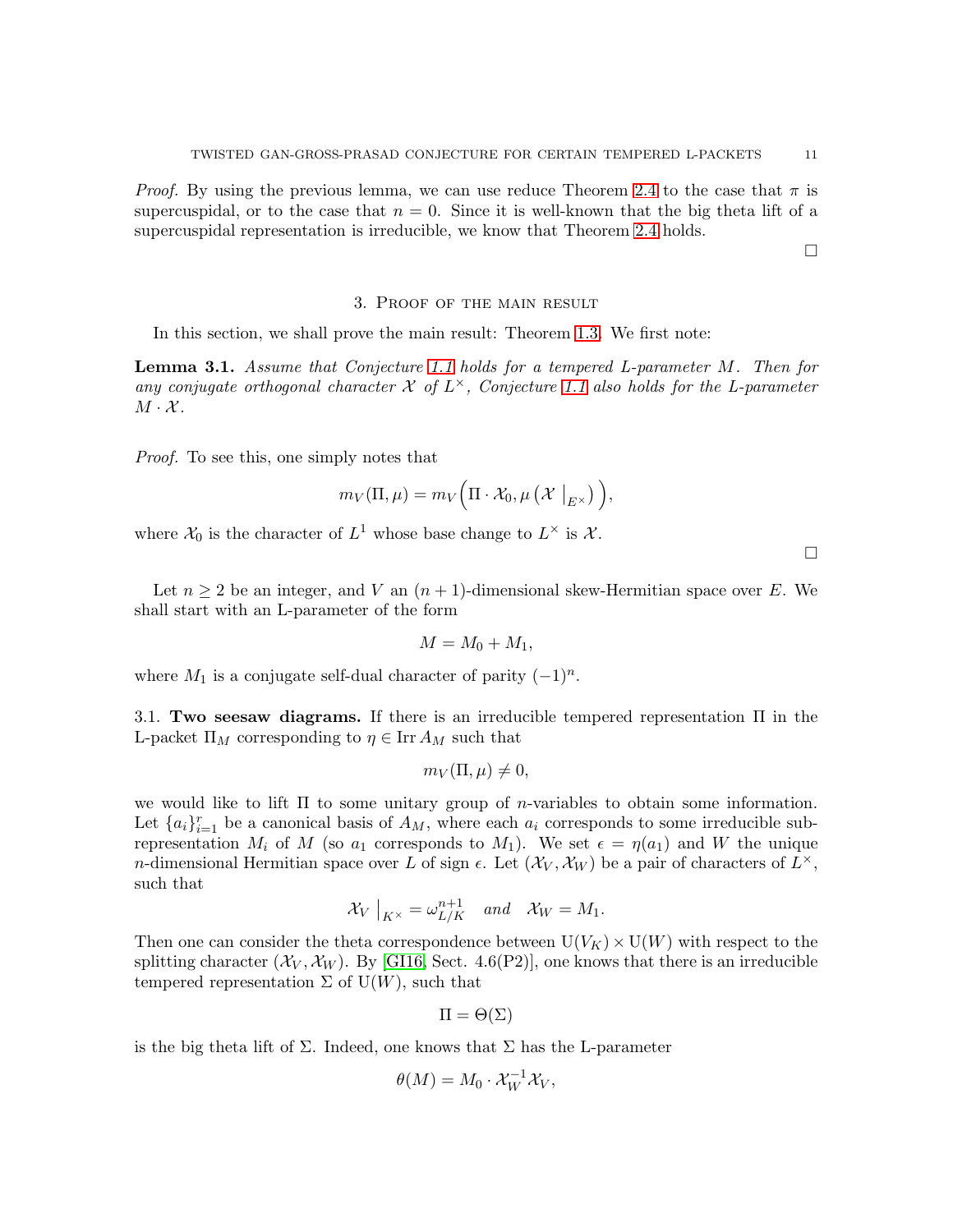and corresponds to the character  $\theta(\eta) = \eta \big|_{A_{\theta(M)}}$ . Consider the following seesaw diagram:



where:

- $\mathcal{R}W$  is the restriction of scalar of W to E;
- the theta correspondence between  $U(V_K) \times U(W)$  is with respect to some splitting characters  $(\mathcal{X}_V, \mathcal{X}_W);$
- the theta correspondence between  $U(V) \times U(\mathcal{R}W)$  is with respect to some splitting characters  $(\chi_V, \chi_W);$
- to make use of this seesaw diagram, we choose these splitting characters so that:  $\mathcal{X}_V = \chi_V \circ \text{Nm}_{L/E}$  and  $\chi_W = \mathcal{X}_W \big|_{E^{\times}};$
- $\chi$  is the L-parameter of the central character of the restriction of  $\Pi$  to U(V), i.e.

$$
\chi = \det(M) \Big|_{E^{\times}}.
$$

Then by the seesaw identity, we get

(3.2) 
$$
m_V(\Pi,\mu) = \dim \text{Hom}_{U(W)}(\Lambda,\Sigma).
$$

In particular,  $\Lambda$  is non-zero. By Lemma [2.3,](#page-5-0) Theorem [2.1](#page-4-0) and Theorem [2.4,](#page-6-2) we know that:

•  $\omega_{V,\mu}[\chi]$  lies in the A-packet  $\Pi_{\Psi_{M,\mu}}(\mathrm{U}(V)),$  where

<span id="page-11-0"></span>
$$
\Psi_{M,\mu} = \chi \cdot \mu^{-n} + \mu \boxtimes S_n;
$$

•  $\Lambda$  is an irreducible unitary representation lies in the A-packet  $\Pi_{\theta(\Psi_{M,\mu})}(U(\mathcal{R}W)),$ where

$$
\theta(\Psi_{M,\mu}) = \Psi_{M,\mu} \cdot \chi_W^{-1} \chi_V + \chi_V \boxtimes S_{n-1}
$$
  
=  $\chi \cdot \mu^{-n} \cdot \chi_W^{-1} \chi_V + \chi_V \boxtimes S_{n-1} + \mu \cdot \chi_W^{-1} \chi_V \boxtimes S_n.$ 

To compute the RHS of equality [\(3.2\)](#page-11-0), we shall use another seesaw diagram:



where: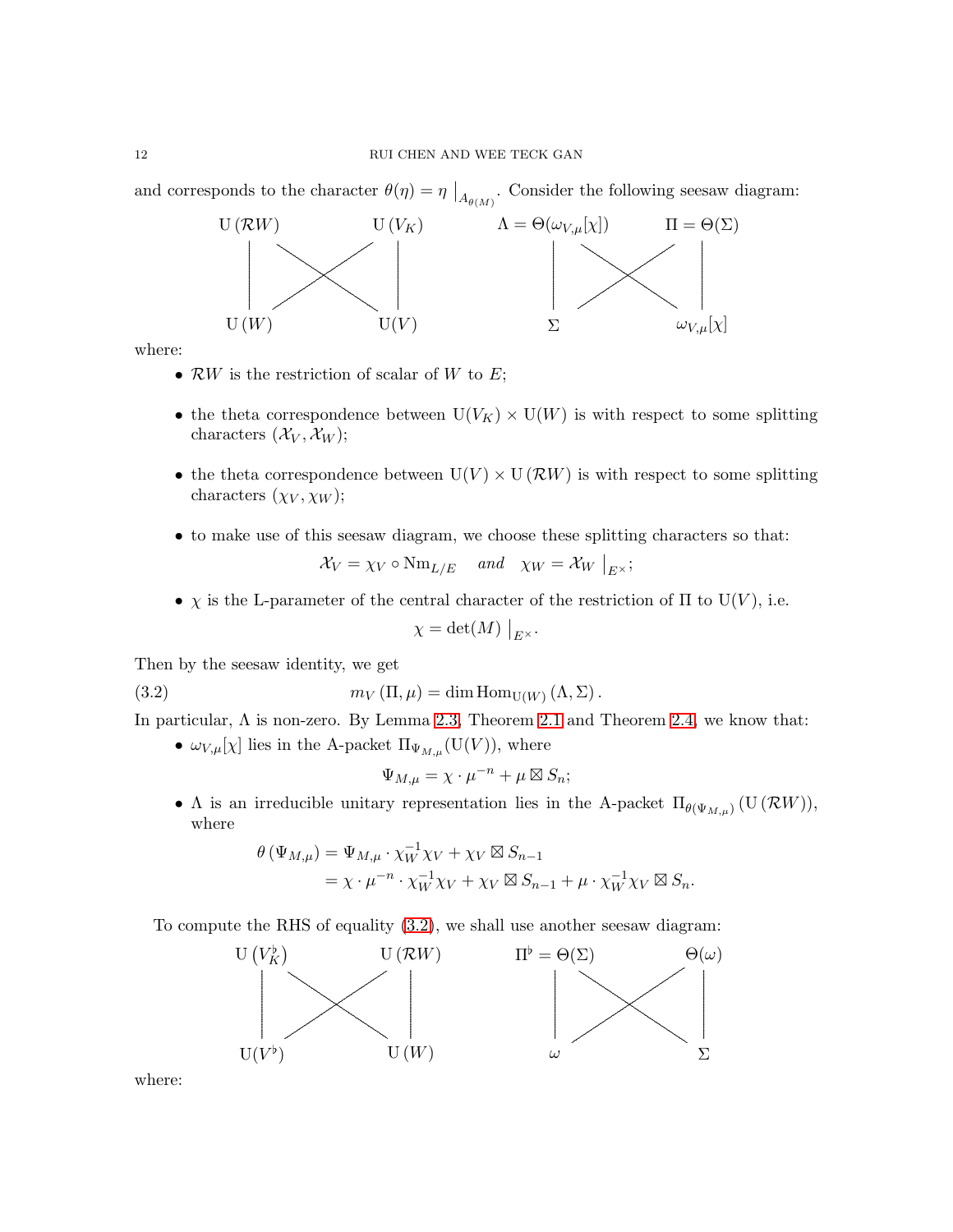- $V^{\flat}$  is an *n*-dimensional skew-Hermitian space over E which will be suitably chosen later, and  $V_K^{\flat}$  is its scalar extension to L;
- the theta correspondence between  $U(V^{\flat}) \times U(\mathcal{R}W)$  is with respect to some splitting characters  $(\chi_{V^{\flat}}, \chi'_{W});$
- the theta correspondence between  $U(V_K^{\flat}) \times U(W)$  is with respect to some splitting characters  $(\mathcal{X}_{V^{\flat}}, \mathcal{X}'_{W});$
- to make use of this seesaw diagram, we choose these splitting characters so that:

$$
\mathcal{X}_{V^{\flat}} = \chi_{V^{\flat}} \circ \text{Nm}_{L/E} \quad \text{and} \quad \chi'_W = \mathcal{X}'_W \big|_{E^{\times}};
$$

•  $\omega$  is some irreducible unitary representation of  $U(V^{\flat})$  which will also be suitably chosen later.

We would like to choose these data appropriately such that  $\omega$  is an irreducible constituent of some Weil representation, and  $\Lambda = \Theta(\omega)$ . To make this possible, we need to pick up these splitting characters very carefully. Let

$$
\chi_{V^{\flat}} = \mu \cdot \chi_W^{-1} \chi_V \quad and \quad \mathcal{X}'_W = M_1^{-1} \cdot \Upsilon,
$$

where  $\Upsilon$  is a conjugate orthogonal character of  $L^{\times}$  so that

$$
\Upsilon\Big|_{E^\times}=\mu^2.
$$

It is not hard to see that such  $\Upsilon$  exists. Then again by Theorem [2.1](#page-4-0) one can see that  $\omega$  (if exists) lies in the A-packet  $\Pi_{\Psi^{\flat}}(\mathrm{U}(V^{\flat})),$  where

$$
\Psi^{\flat} = \chi^{\flat} \cdot \mu^{-n+1} + \mu \boxtimes S_{n-1}, \quad \text{with } \chi^{\flat} = \det(M/M_1) \big|_{E^{\times}}.
$$

Indeed, we have:

<span id="page-12-1"></span><span id="page-12-0"></span>**Proposition 3.3.** Let  $V^{\flat}$  be the n-dimensional skew-Hermitian space of sign (†)

$$
\epsilon\left(V^{\flat}\right) = \begin{cases} +1 & \text{if } n = 2 \text{ and } \chi^{\flat} = \mu^2\\ \epsilon(V) \cdot \epsilon\left(\mathcal{R}W\right) \cdot \epsilon\left(\frac{1}{2}, \text{As}_{L/E}^+(M_1) \cdot \mu^{-1}, \psi_{E,\delta}\right) \cdot \omega_{E/F}(-1)^n & otherwise, \end{cases}
$$

and

$$
\omega = \omega_{V^{\flat},\mu}[\chi^{\flat}].
$$

Then  $\Lambda$  is the (big) theta lift of  $\omega$  to  $U(\mathcal{R}W)$ , i.e.  $\Lambda = \Theta(\omega)$ .

*Proof.* We first check the special case that  $n = 2$  and  $\chi^{\flat} = \mu^2$ . So −1 c

$$
\theta(\Psi_{M,\mu}) = \chi_V + \mu \cdot \chi_W^{-1} \chi_V \boxtimes S_2 + (\chi_V^c)^\vee
$$

and

$$
\Lambda \subset \chi_V \rtimes (\chi_0 \circ \det),
$$

,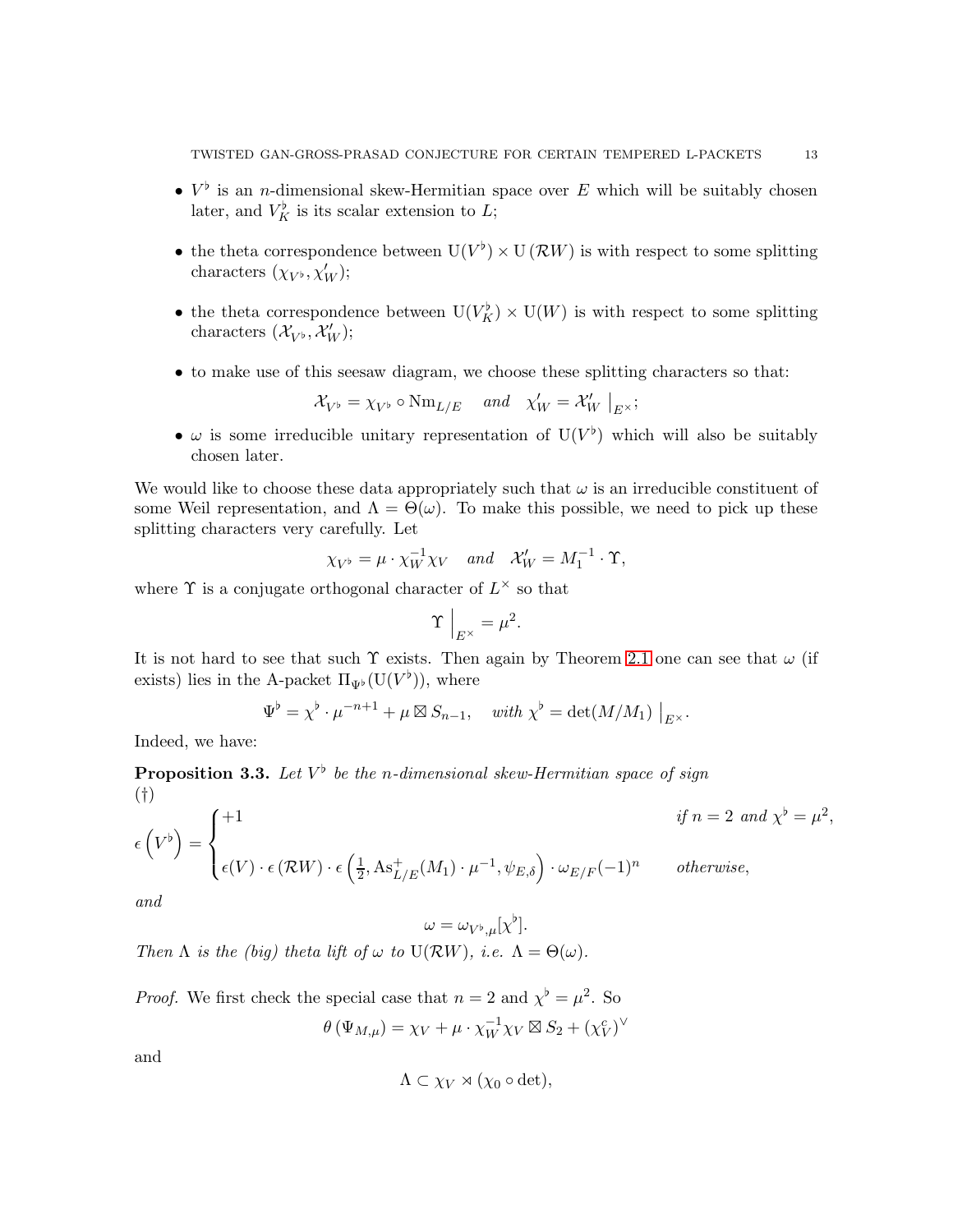where  $\chi_0$  is the character of  $E^1$  whose base change to  $E^{\times}$  is  $\mu \cdot \chi_W^{-1} \chi_V$ . By the induction principle, one knows that the theta correspondence between  $U(V^{\flat}) \times U(\mathcal{R}W)$  defines a bijection

$$
\theta: \Pi_{\phi}(\mathrm{U}(V^{\flat})) \longrightarrow \Pi_{\theta(\Psi_{M,\mu})}(\mathrm{U}(\mathcal{R}W)),
$$

where  $\phi = \mu + \mu$  is an L-parameter of U(V<sup>b</sup>). Hence  $\Lambda$  is the (big) theta lift of some  $\omega \in \Pi_{\phi}(\mathrm{U}(V^{\flat}))$ . To check that  $\omega = \omega_{V^{\flat},\mu}[\chi^{\flat}],$  one can compute the character  $\eta^{\flat} \in \text{Irr} A_{\phi}$ associated to  $\omega$ . Recall that  $\Lambda$  is also the theta lift of  $\omega_{V,\mu}[\chi]$ . If we denote by  $\eta \in \text{Irr } A_{\Psi_{M,\mu}}$ and  $\theta(\eta) \in \text{Irr } A_{\theta(\Psi_{M,\mu})}$  the character associated to  $\omega_{V,\mu}[\chi]$  and  $\Lambda$  respectively, then by Lemma [2.3](#page-5-0) and Theorem [2.2,](#page-4-1) we have

$$
\theta(\eta)(a) = \eta(a) = \epsilon\left(\frac{1}{2}, \chi_W \mu^{-1}, \psi_{E,\delta}\right).
$$

Here  $a \in A_{\theta(\Psi_{M,\mu})}$  is the basis element corresponding to  $\chi_V$ , and we regard  $A_{\phi}$  and  $A_{\Psi_{M,\mu}}$  as subgroups of  $A_{\theta(\Psi_{M,\mu})}$ . Apply Theorem [2.2](#page-4-1) again, we get

$$
\eta^{\flat}(a) = \theta(\eta)(a) \cdot \epsilon\left(\frac{1}{2}, \chi_V \cdot \chi_{V^{\flat}}^{-1}, \psi_{E, \delta}\right) = 1.
$$

This implies that  $\omega = \omega_{V^{\flat},\mu}[\chi^{\flat}].$ 

Now excluding the special case above, we prove the general case. It would be convenient to consider the cases of odd and even  $n$  separately. In the following, we check the case of odd n in full details.

Let  $e_1, e_{n-1}$  and  $e_n$  be the basis elements of  $A_{\theta(\Psi_{M,\mu})}$  corresponding to  $\chi \cdot \mu^{-n} \cdot \chi_W^{-1} \chi_V$ ,  $\chi_V \boxtimes S_{n-1}$  and  $\mu \cdot \chi_W^{-1} \chi_V \boxtimes S_n$  respectively. Then:

- $A_{\Psi_{M,\mu}}$  can be regarded as the subgroup of  $A_{\theta(\Psi_{M,\mu})}$  generated by  $e_1$  and  $e_n$ ;
- $A_{\Psi}$  can be regarded as the subgroup of  $A_{\theta(\Psi_{M,\mu})}$  generated by  $e_1$  and  $e_{n-1}$ .

Recall that  $\omega_{V,\mu}[\chi] \in \Pi_{\Psi_{M,\mu}}(U(V))$  corresponds to the character  $\nu_{n+1}$  of  $A_{\Psi_{M,\mu}}$  such that

$$
\nu_{n+1} : (e_1, e_n) \longmapsto (1, \epsilon(V)).
$$

Then by Theorem [2.2,](#page-4-1)  $\Lambda = \Theta\left(\omega_{V,\mu}[\chi]\right)$  corresponds to the character  $\nu$  of  $A_{\theta(\Psi_{M,\mu})}$  such that

$$
\nu: (e_1, e_n) \longmapsto \left(\epsilon\left(\frac{1}{2}, \chi \cdot \mu^{-n} \cdot \chi_W^{-1}, \psi_{E, \delta}\right), \epsilon(V) \cdot \epsilon\left(\frac{1}{2}, \mu \cdot \chi_W^{-1} \boxtimes S_n, \psi_{E, \delta}\right)\right).
$$

The evaluation of  $\nu$  at  $e_{n-1}$  can be determined by its evaluation at  $(e_1, e_n)$  and the sign of RW. To be more precise,  $\nu$  takes  $e_{n-1}$  to

$$
\epsilon(V) \cdot \epsilon(\mathcal{R}W) \cdot \epsilon\left(\frac{1}{2}, \chi \cdot \mu^{-n} \cdot \chi_W^{-1}, \psi_{E,\delta}\right) \cdot \epsilon\left(\frac{1}{2}, \mu \cdot \chi_W^{-1} \boxtimes S_n, \psi_{E,\delta}\right)
$$
  
=  $\epsilon(V) \cdot \epsilon(\mathcal{R}W) \cdot \epsilon\left(\frac{1}{2}, \chi^{\flat} \cdot \mu^{-n}, \psi_{E,\delta}\right) \cdot \epsilon\left(\frac{1}{2}, \text{As}_{L/E}^+(M_1) \cdot \mu^{-1}, \psi_{E,\delta}\right) \cdot \omega_{E/F}(-1).$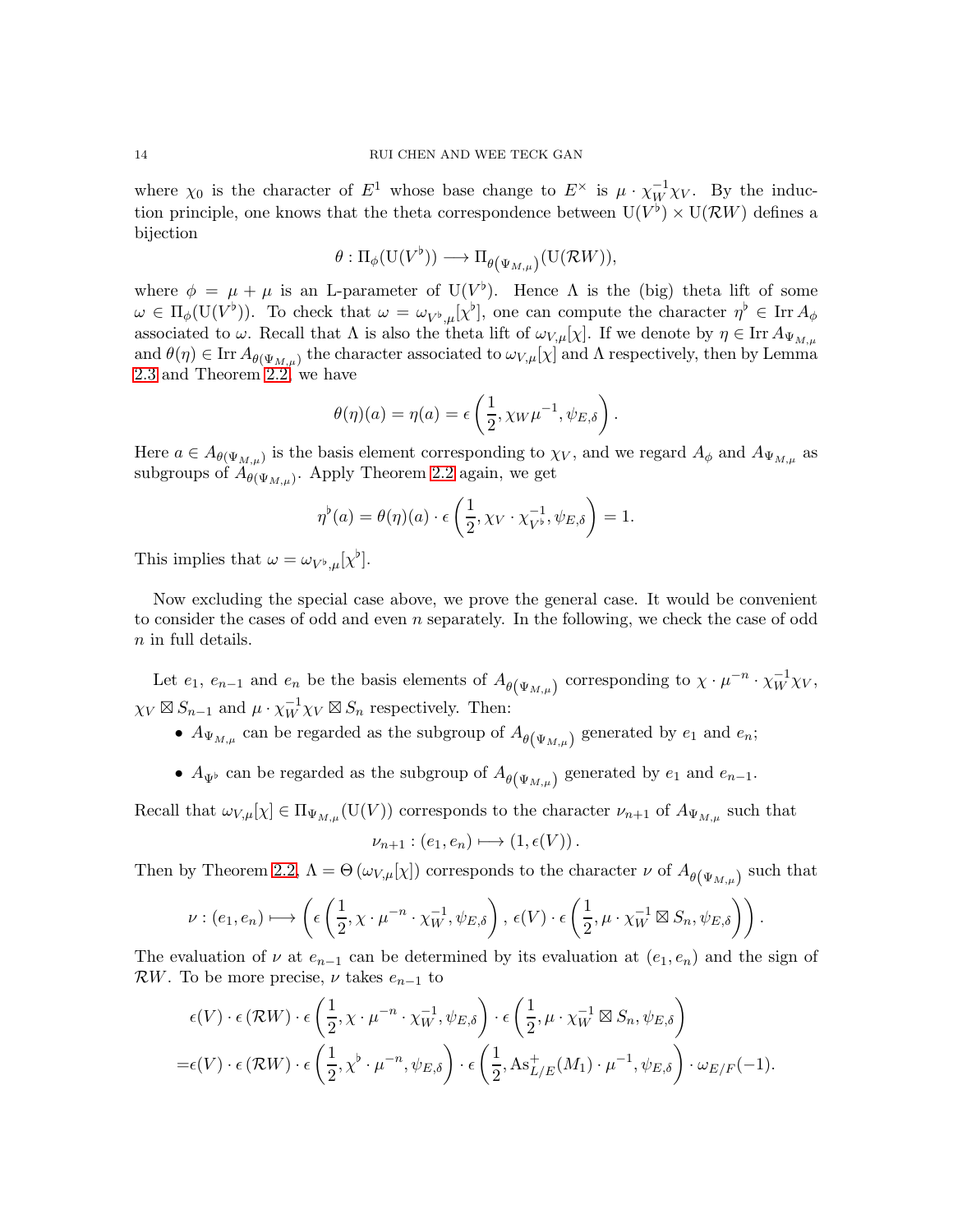Hence, if we let  $V^{\flat}$  be the *n*-dimensional skew-Hermitian space as in ([†](#page-12-0)), then again by Theorem [2.2,](#page-4-1) one can check that:

•  $\omega_{V^{\flat},\mu}[\chi^{\flat}] \in \Pi_{\Psi^{\flat}}(\mathrm{U}(V^{\flat}))$  corresponding to the character  $\nu_n$  of  $A_{\Psi^{\flat}}$  such that

$$
\nu_n : (e_1, e_{n-1}) \longmapsto \left( \epsilon \left( \frac{1}{2}, \chi^{\flat} \cdot \mu^{-n}, \psi_{E, \delta} \right), \epsilon \left( V^{\flat} \right) \cdot \epsilon \left( \frac{1}{2}, \chi^{\flat} \cdot \mu^{-n}, \psi_{E, \delta} \right) \right);
$$

• the theta lift of  $\omega_{V^{\flat},\mu}[\chi^{\flat}]$  to  $U(\mathcal{R}W)$  is non-zero and exactly equal to  $\Lambda$ .

These complete the proof of the case when  $n$  odd.

Similarly, when n is even,  $\omega_{V,\mu}[\chi] \in \Pi_{\Psi_{M,\mu}}(U(V))$  corresponds to

$$
\nu_{n+1} : (e_1, e_n) \longmapsto \left( \epsilon \left( \frac{1}{2}, \chi \mu^{-n-1}, \psi_{E, \delta} \right), \epsilon(V) \epsilon \left( \frac{1}{2}, \chi \mu^{-n-1}, \psi_{E, \delta} \right) \right).
$$

By Theorem [2.2,](#page-4-1)  $\Lambda$  corresponds to  $\nu \in \text{Irr } A_{\theta(\Psi_{M,\mu})}$  such that  $\nu \big|_{A_{\Psi_{M,\mu}}} = \nu_{n+1}$ , so

$$
\nu(e_{n-1}) = \epsilon(V) \cdot \epsilon(\mathcal{R}W).
$$

Then again one can appeal to Theorem [2.2](#page-4-1) to show that the theta lift of  $\omega_{V^{\flat},\mu}[\chi^{\flat}]$  is exactly Λ.  $\Box$ 

With this proposition in hand, we get

(3.4) 
$$
m_V(\Pi,\mu) = \dim \text{Hom}_{U(\mathcal{W})}(\Omega,\Sigma) = m_{V^{\flat}}(\Pi^{\flat},\mu)
$$

is non-zero. In particular,  $\Pi^{\flat}$  is non-zero. By [\[GI16,](#page-17-12) Sect. 4.4(P1)], we know that:

• The sign of the Hermitian space  $W$  is given by

$$
\epsilon(W) = \epsilon\left(\frac{1}{2}, M_0 \cdot {}^{\tau} M_1 \cdot \mu^{-1} \circ \text{Nm}_{L/E}, \psi_{L,\delta}\right),
$$

where  $\psi_{L,\delta} = \psi_F \left( \text{Tr}_{L/F}(\delta \cdot) \right)$ .

•  $\Pi^{\flat}$  is an irreducible tempered representation has L-parameter  $M^{\flat} = M_0'$  and corresponds to  $\eta^{\flat}$ , where

$$
M'_0 = M_0 \cdot {}^{\tau} M_1 \cdot M_1^{-1} \cdot \Upsilon \cdot \mu^{-1} \circ \text{Nm}_{L/E},
$$

and

$$
\eta^{\flat}(a_i)/\eta(a_i) = \epsilon \left(\frac{1}{2}, M_i \cdot {}^{\tau} M_1 \cdot \mu^{-1} \circ \text{Nm}_{L/E}, \psi_{L,\delta}\right)
$$

for all  $i \geq 2$ .

Also note that

$$
\epsilon(\mathcal{R}W) = \epsilon(W) \cdot \omega_{K/F} (\delta^2)^n \cdot \omega_{E/F}(-1)^n.
$$

Substitute these into ([†](#page-12-0)), we get (††)

<span id="page-14-0"></span>
$$
\epsilon\left(V^{\flat}\right) = \epsilon(V) \cdot \epsilon\left(\frac{1}{2}, \operatorname{Ind}_{L}^{E}(\tau M_{1} \otimes (M/M_{1})) \cdot \mu^{-1}, \psi_{E, \delta}\right) \cdot \epsilon\left(\frac{1}{2}, \operatorname{As}_{L/E}^{+}(M_{1}) \cdot \mu^{-1}, \psi_{E, \delta}\right) \cdot \omega_{K/F} \left(\delta^{2}\right)^{n}.
$$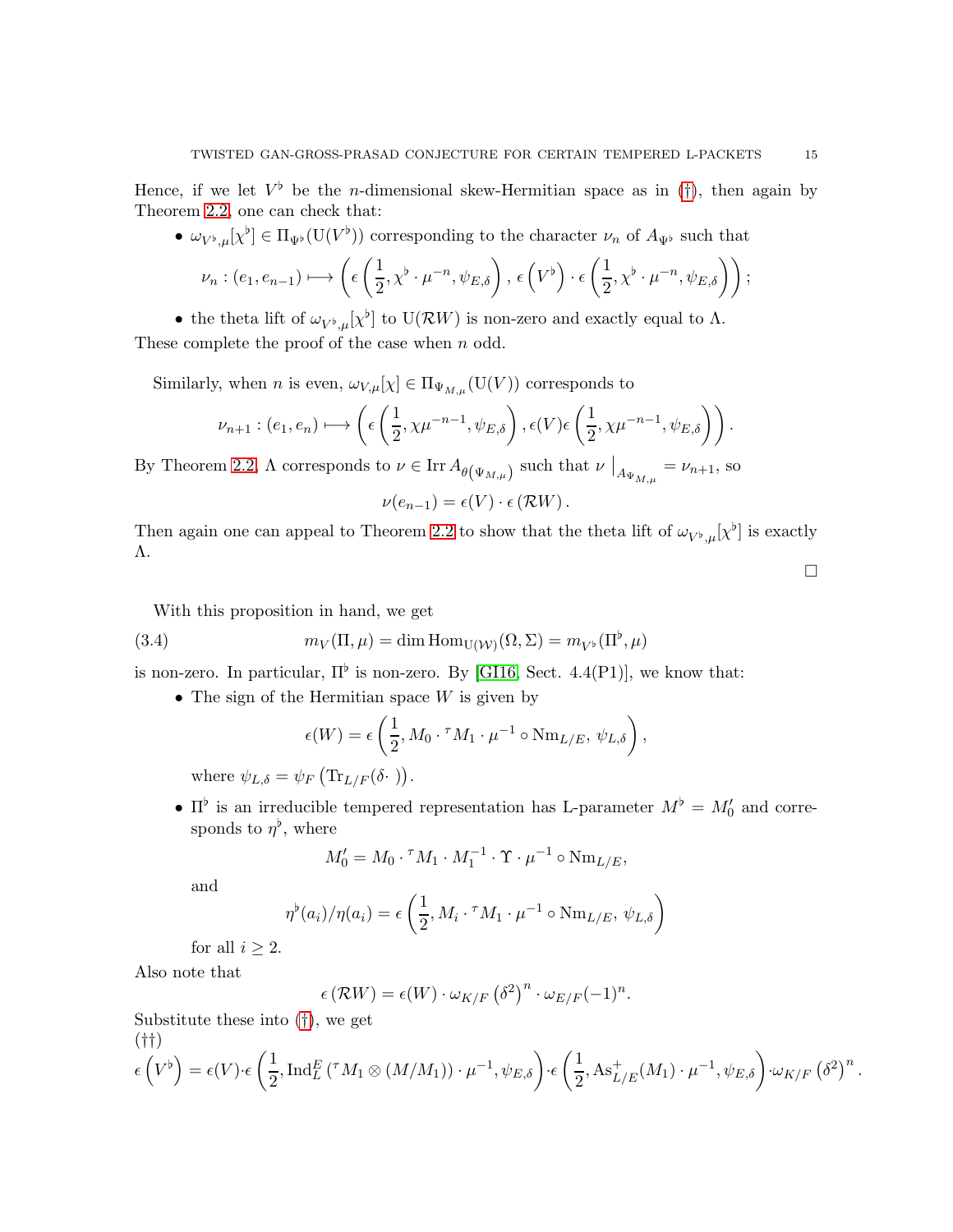Now if we assume that Conjecture [1.1](#page-1-0) holds for the L-parameter  $M^{\flat}$ , then it follows that:

- (1) The multiplicity  $m_V(\Pi,\mu) = 1$ .
- (2) V is the unique  $(n+1)$ -dimensional Hermitian space over E predicted by the formula in Conjecture [1.1\(](#page-1-0)3). Indeed, note that for any semi-simple representation  $N$  and any character  $X$  of  $WD_L$ , we have

$$
As^{+}(N \cdot \mathcal{X}) = As^{+}(N) \cdot \left( \mathcal{X} \big|_{E^{\times}} \right).
$$

Combining this with Conjecture [1.1\(](#page-1-0)3) for  $M^{\flat}$ , we know that

$$
\epsilon \left( V^{\flat} \right) = \epsilon \left( \frac{1}{2}, \mathrm{As}_{L/E}^{+} \left( M^{\flat} \right) \otimes \mu^{-1}, \psi_{E, \delta} \right) \cdot \omega_{K/F} \left( \delta^{2} \right)^{n(n-1)/2}
$$

$$
= \epsilon \left( \frac{1}{2}, \mathrm{As}_{L/E}^{+} \left( M_{0} \right) \otimes \mu^{-1}, \psi_{E, \delta} \right) \cdot \omega_{K/F} \left( \delta^{2} \right)^{n(n-1)/2}.
$$

Then applying the equality ([††](#page-14-0)), we get

$$
\epsilon(V) = \epsilon \left(V^{\flat}\right) \cdot \epsilon \left(\frac{1}{2}, \operatorname{Ind}_{L}^{E} \left(\int M_{1} \otimes \left(M/M_{1}\right)\right) \cdot \mu^{-1}, \psi_{E, \delta}\right) \cdot \epsilon \left(\frac{1}{2}, \operatorname{As}_{L/E}^{+}(M_{1}) \cdot \mu^{-1}, \psi_{E, \delta}\right) \cdot \omega_{K/F} \left(\delta^{2}\right)^{n}
$$

$$
= \epsilon \left(\frac{1}{2}, \operatorname{As}_{L/E}^{+}(M) \otimes \mu^{-1}, \psi_{E, \delta}\right) \cdot \omega_{K/F} \left(\delta^{2}\right)^{n(n+1)/2}.
$$

(3) Π is the unique member in  $\Pi_M$  predicted by the formula in Conjecture [1.1\(](#page-1-0)4). Similar to (2), it follows from Conjecture [1.1\(](#page-1-0)4) that

$$
\eta^{\flat}(a_i) = \epsilon \left( \frac{1}{2}, \operatorname{Ind}_{L}^{E} \left( {}^{\tau} M_i \otimes (M_0/M_i) \right) \cdot \mu^{-1}, \psi_{E, \delta} \right)
$$

$$
= \epsilon \left( \frac{1}{2}, {}^{\tau} M_i \otimes (M_0/M_i) \cdot \mu^{-1} \circ \operatorname{Nm}_{L/E}, \psi_{L, \delta} \right)
$$

for all  $i \geq 2$ . Hence

$$
\eta(a_i) = \eta^{\flat}(a_i) \cdot \epsilon \left(\frac{1}{2}, M_i \cdot {^{\tau}M_1} \cdot \mu^{-1} \circ \text{Nm}_{L/E}, \psi_{L,\delta}\right)
$$

$$
= \epsilon \left(\frac{1}{2}, {^{\tau}M_i} \otimes (M/M_i) \cdot \mu^{-1} \circ \text{Nm}_{L/E}, \psi_{L,\delta}\right)
$$

$$
= \epsilon \left(\frac{1}{2}, \text{Ind}_{L}^{E}({^{\tau}M_i} \otimes (M/M_i)) \cdot \mu^{-1}, \psi_{E,\delta}\right)
$$

for all  $i \geq 2$ . On the other hand, recall that  $\eta(a_1) = \epsilon(W)$ . This implies the desired equality

.

$$
\eta(a_1) = \epsilon \left( \frac{1}{2}, M_0 \cdot {}^{\tau} M_1 \cdot \mu^{-1} \circ \text{Nm}_{L/E}, \psi_{L,\delta} \right)
$$

$$
= \epsilon \left( \frac{1}{2}, \text{Ind}_{L}^{E} \left( {}^{\tau} M_1 \otimes (M/M_1) \right) \cdot \mu^{-1}, \psi_{E,\delta} \right)
$$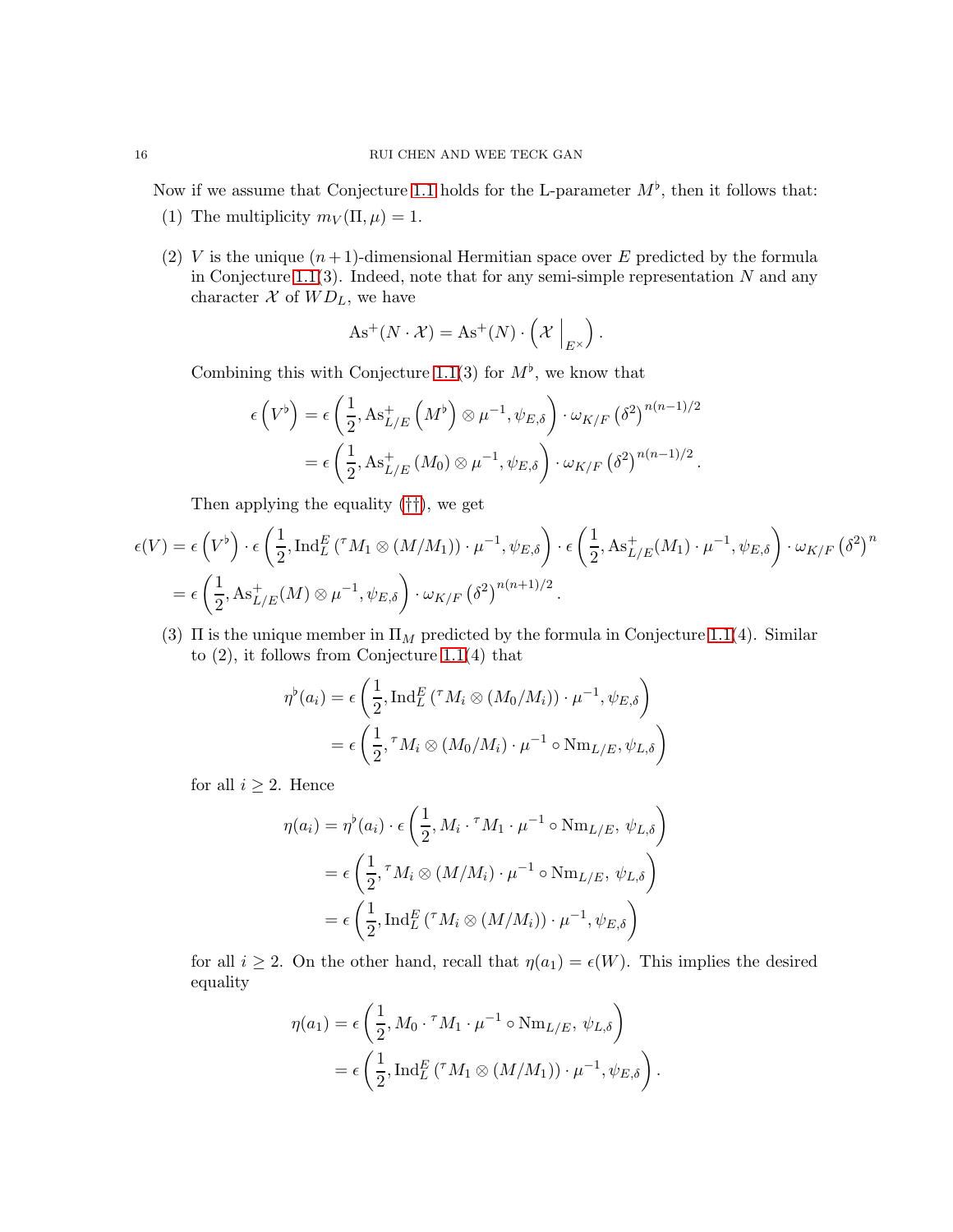The computation above shows that there is at most one  $\Pi$  in the L-packet  $\Pi_M$  such that  $m_V(\Pi, \mu) \neq 0$ . Conversely, starting from the unique irreducible tempered representation  $\Pi^{\flat} \in \Pi_{M^{\flat}}$  such that

$$
m_{V^{\flat}}(\Pi^{\flat}, \mu) \neq 0
$$

and applying the two seesaw diagrams reversely, we can produce an irreducible tempered representation  $\Pi$  such that  $m_V(\Pi, \mu) \neq 0$ . In summary, we have shown that:

**Proposition 3.5.** Let  $V_0$  be an n-dimensional Hermitian space over E, and  $M'_0$  a tempered L-parameter for the unitary group  $U(V_{0,K})$ . Assume that Conjecture [1.1](#page-1-0) holds for the Lparameter  $M'_0$ . Then it also holds for the L-parameter of the form

$$
M = M'_0 \cdot \mathcal{X} + M_1,
$$

where X is any conjugate symplectic character of  $L^{\times}$ , and  $M_1$  is any conjugate self-dual character of  $L^{\times}$  of parity  $(-1)^{n}$ .

*Proof.* As we have explicated above, given such an L-parameter  $M$ , one can construct an L-parameter  $M^{\flat}$  of U( $V_{0,K}$ ). As long as Conjecture [1.1](#page-1-0) holds for the L-parameter  $M^{\flat}$ , it also holds for M. On the other hand, from the construction of  $M^{\flat}$ , one can see that

$$
M^\flat = M'_0 \cdot \mathcal{Y}
$$

for some conjugate orthogonal character  $\mathcal Y$  of  $L^{\times}$ . Thus by Lemma [3.1,](#page-10-1) Conjecture [1.1](#page-1-0) holds for  $M^{\flat}$ .

Corollary 3.6. Theorem [1.3](#page-2-0) holds.

*Proof.* Simply note that if M is a summation of conjugate self-dual characters as described in Theorem [1.3,](#page-2-0) then so is  $M^{\flat}$ .

The reader may notice the similarity of our set up with the paper [\[Xue20\]](#page-18-3) of Hang Xue, in which he showed the Bessel case of the local GGP conjecture for unitary groups over R. There, he worked also with L-parameters M of the same form as those in Theorem [1.3.](#page-2-0) Indeed, we are partly inspired by his results to consider these  $M$ 's. However, the inductive argument in our proof is different from that in [\[Xue20\]](#page-18-3) (not to mention that the setting of our result is different).

We end up this paper with a remark on the global conjecture [\[GGP22,](#page-17-0) Conj. 9.1]. One can expect to prove the global conjecture for the near equivalence class

$$
M = M_1 + \cdots + M_n
$$

with each  $M_i$  conjugate self-dual automorphic character of GL<sub>1</sub> of parity  $(-1)^{n-1}$ , by using the same argument. Instead of the Adams' conjecture used in this paper, one will need to show an analog of the Siegel-Weil formula in the global case, so that one can compare the

 $\Box$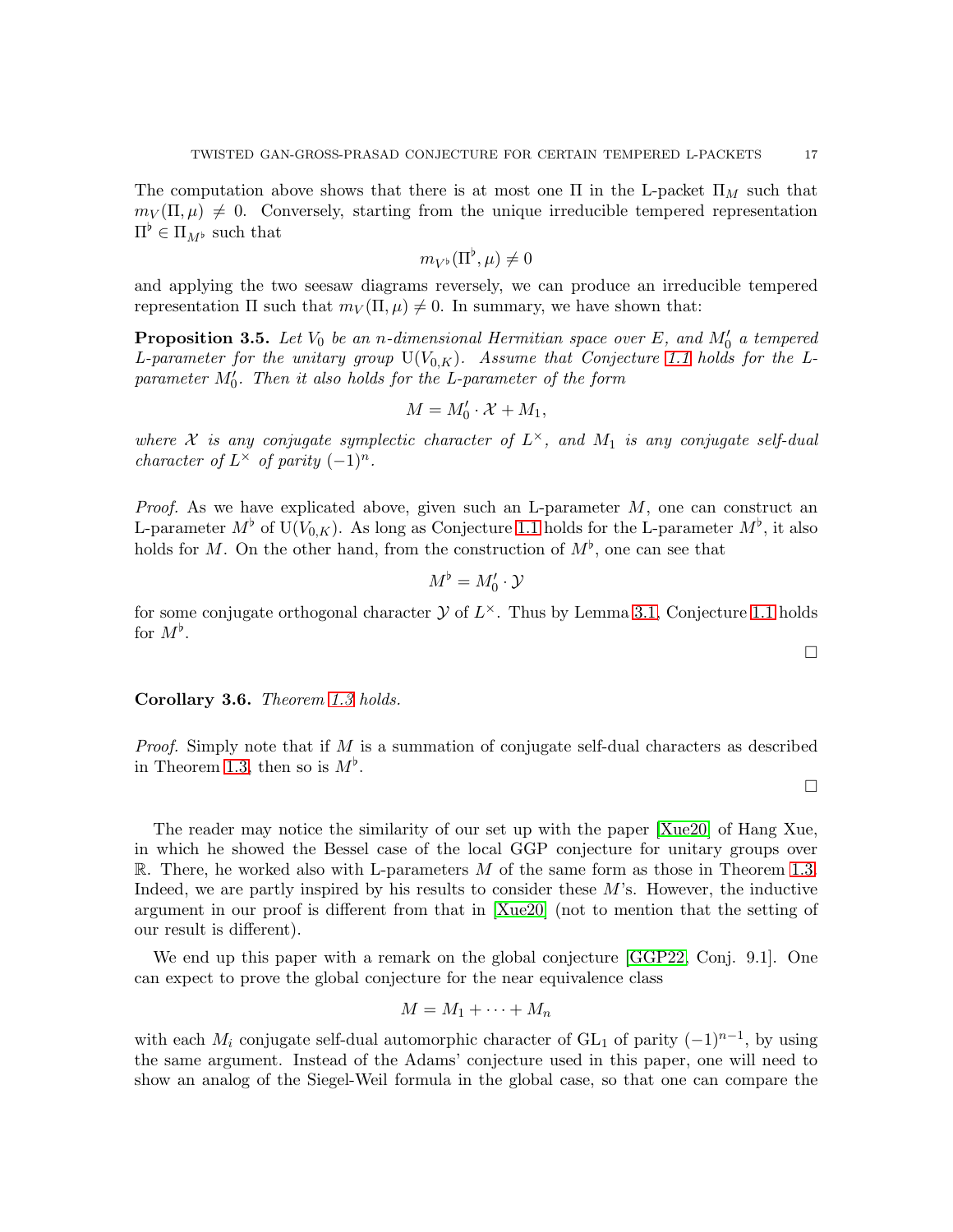theta integrals of  $\omega_{V,\mu}$  and  $\omega_{V^{\flat},\mu}$ . More precisely, let  $\Omega_V$  and  $\Omega_{V^{\flat}}$  be the Weil representation associated to  $U(V) \times U(\mathcal{R}W)$  and  $U(V^{\flat}) \times U(\mathcal{R}W)$  respectively, one needs to compare

$$
\int_{[\mathcal{U}(V)]} \theta_{\varphi}(g, h) f(g) \, dg \quad \text{for } \varphi \in \Omega_V, \ f \in \omega_{V, \mu}, \ g \in \mathcal{U}(V), \ h \in \mathcal{U}(\mathcal{R}W)
$$

and

$$
\int_{\left[\mathrm{U}(V^\flat)\right]} \theta_{\varphi'}(g',h) f'(g')\, dg' \quad \text{for } \varphi' \in \Omega_{V^\flat}, \ f' \in \omega_{V^\flat,\mu}, \ g' \in \mathrm{U}(V^\flat), \ h \in \mathrm{U}(\mathcal{R}W).
$$

Unfortunately, these theta integrals diverge in general. So one has to properly regularize these theta integrals first. Once a global analog of Proposition [3.3](#page-12-1) has been established, the remaining parts should go over smoothly.

Acknowledgments: Both authors were supported by a Singapore government MOE Tier One grant R-146-000-320-114 during the course of this work. The work was completed when the second author visited the Erwin Schrodinger Institute in Vienna in April 2022; he thanks the ESI for excellent working conditions and inspiring atmosphere. The authors thank Petar Bakić, Marcela Hanzer and Jialiang Zou for helpful discussion and comments.

#### **REFERENCES**

- <span id="page-17-9"></span>[AG17] Hiraku Atobe and Wee Teck Gan. Local theta correspondence of tempered representations and Langlands parameters. *Invent. Math.*, 210(2):341–415, 2017.
- <span id="page-17-5"></span>[Ato18] Hiraku Atobe. The local theta correspondence and the local Gan-Gross-Prasad conjecture for the symplectic-metaplectic case. *Math. Ann.*, 371(1-2):225–295, 2018.
- <span id="page-17-11"></span>[Ber92] Joseph Bernstein. Representations of p-Adic groups. *Online note, available at* [https://people.math.harvard.edu/~gaitsgde/Jerusalem\\_2010/GradStudentSeminar/p-adic.pdf](https://people.math.harvard.edu/~gaitsgde/Jerusalem_2010/GradStudentSeminar/p-adic.pdf), 1992.
- <span id="page-17-6"></span>[CZ21] Rui Chen and Jialiang Zou. Theta correspondence and Arthur packets. *arXiv preprint, arXiv:2104.12354*, 2021.
- <span id="page-17-0"></span>[GGP22] Wee Teck Gan, Benedict H. Gross, and Dipendra Prasad. Twisted GGP problems and conjectures. *arXiv preprint arXiv:2204.10108*, 2022.
- <span id="page-17-12"></span>[GI16] Wee Teck Gan and Atsushi Ichino. The Gross-Prasad conjecture and local theta correspondence. *Invent. Math.*, 206(3):705–799, 2016.
- <span id="page-17-3"></span>[GT16a] Wee Teck Gan and Shuichiro Takeda. On the Howe duality conjecture in classical theta correspondence. In *Advances in the theory of automorphic forms and their* L*-functions*, volume 664 of *Contemp. Math.*, pages 105–117. Amer. Math. Soc., Providence, RI, 2016.
- <span id="page-17-4"></span>[GT16b] Wee Teck Gan and Shuichiro Takeda. A proof of the Howe duality conjecture. *J. Amer. Math. Soc.*, 29(2):473–493, 2016.
- <span id="page-17-2"></span>[HKS96] Michael Harris, Stephen S. Kudla, and William J. Sweet. Theta dichotomy for unitary groups. *J. Amer. Math. Soc.*, 9(4):941–1004, 1996.
- <span id="page-17-8"></span>[Kud86] Stephen S. Kudla. On the local theta-correspondence. *Invent. Math.*, 83(2):229–255, 1986.
- <span id="page-17-1"></span>[Kud94] Stephen S. Kudla. Splitting metaplectic covers of dual reductive pairs. *Israel J. Math.*, 87(1-3):361– 401, 1994.
- <span id="page-17-7"></span>[Moe87] Courtney Moen. The dual pair (U(3), U(1)) over a p-adic field. *Pacific J. Math.*, 127(1):141–154, 1987.
- <span id="page-17-10"></span>[Mœg11a] C. Mœglin. Multiplicit´e 1 dans les paquets d'Arthur aux places p-adiques. In *On certain* L*-functions*, volume 13 of *Clay Math. Proc.*, pages 333–374. Amer. Math. Soc., Providence, RI, 2011.